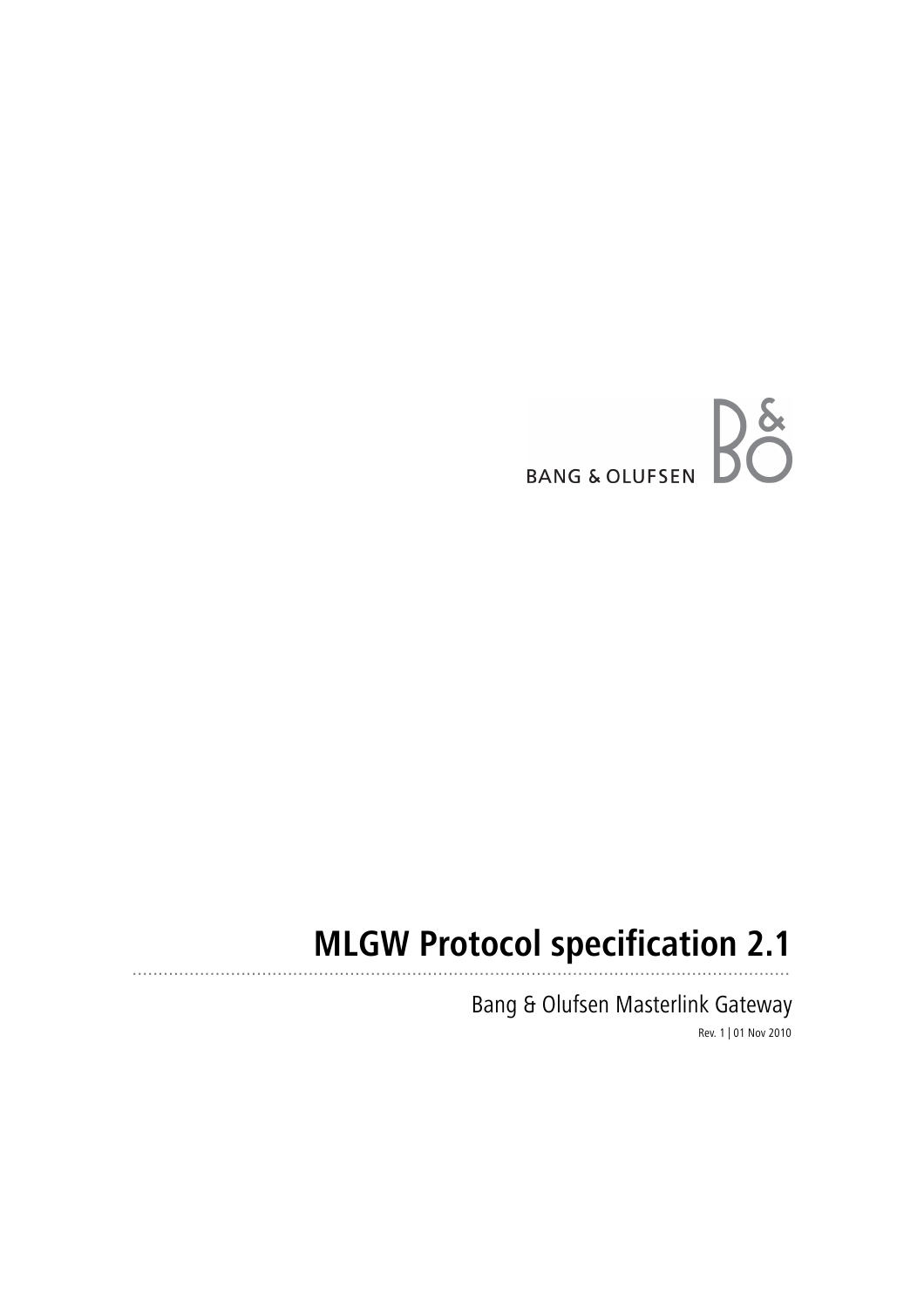

# Contents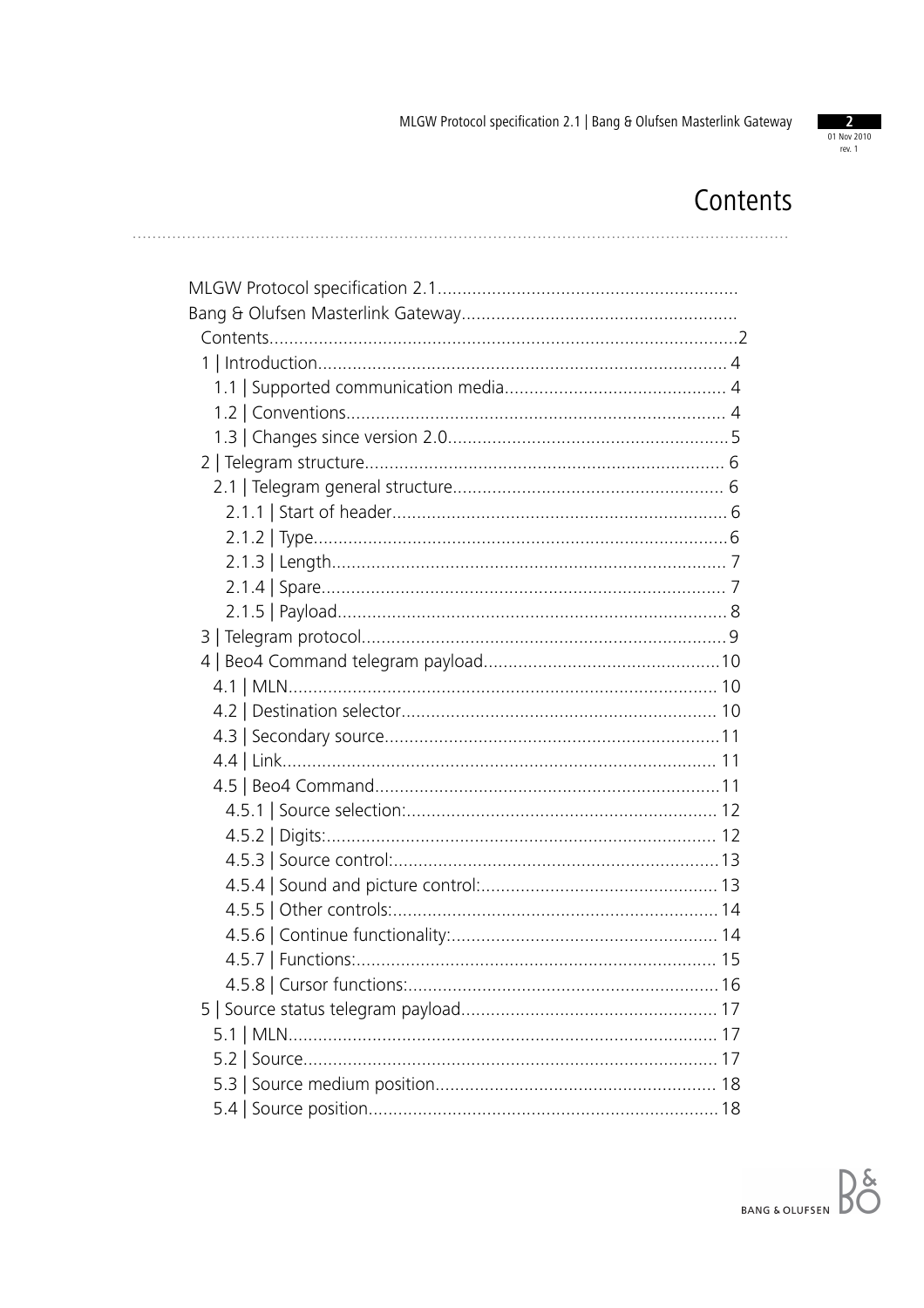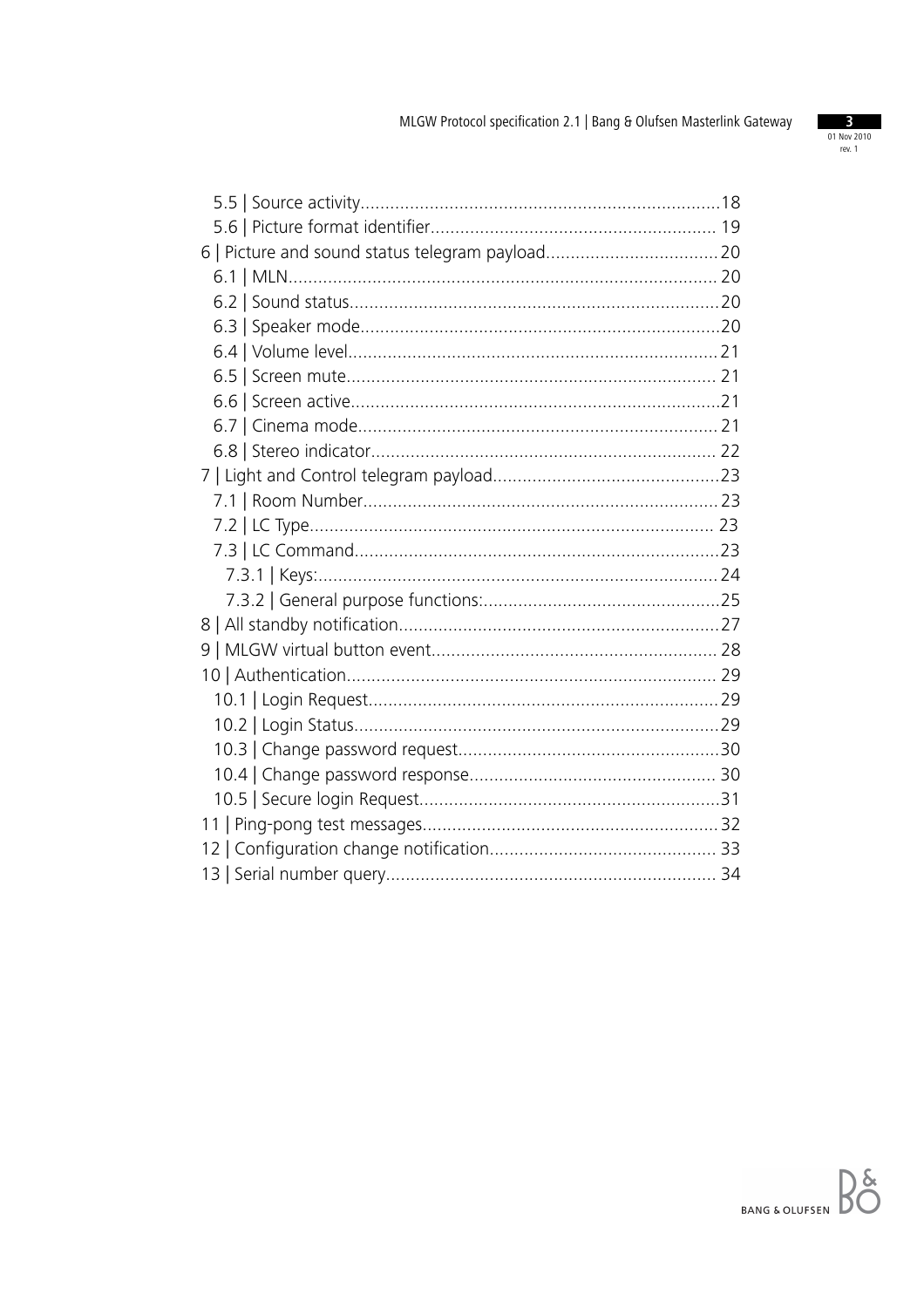

# 1 | Introduction

.....................................................................................................................................

This document specifies the general purpose protocol for communicating Beolink with a 3rd party controller.

This protocol is backwards compatible with MLGW01 RS232 protocol.

5 types of messages are conveyed by the protocol:

- ° Commands from the controller to Beolink products
- ° Commands from the controller to MLGW macro programming
- ° Status information from the products to the controller
- ° Light and Control commands received by the products are forwarded to the controller
- ° Authentication messages and configuration notifications for mobile applications

All messages are packetized in what is called a "telegram", which provides message synchronization and identification. Telegrams carry a payload with the actual information.

#### 1.1 | Supported communication media

MLGW Protocol can be carried over any transparent, character-oriented interface.

Examples are: TCP socket connection; asynchronous serial link.

#### 1.2 | Conventions

° All data in this protocol is binary-encoded.

° "Byte" or "character" are used interchangeably.

° All integer values are represented in hexadecimal notation, preceded by the standard "0x" prefix. E.g. 0x0A represents the decimal value 10.

° Large integers, which are represented with 2 bytes, are always transmitted and interpreted as most significant byte first, followed by the least significant byte. For example, the number 0x1234 is transmitted as 0x12 followed by 0x34.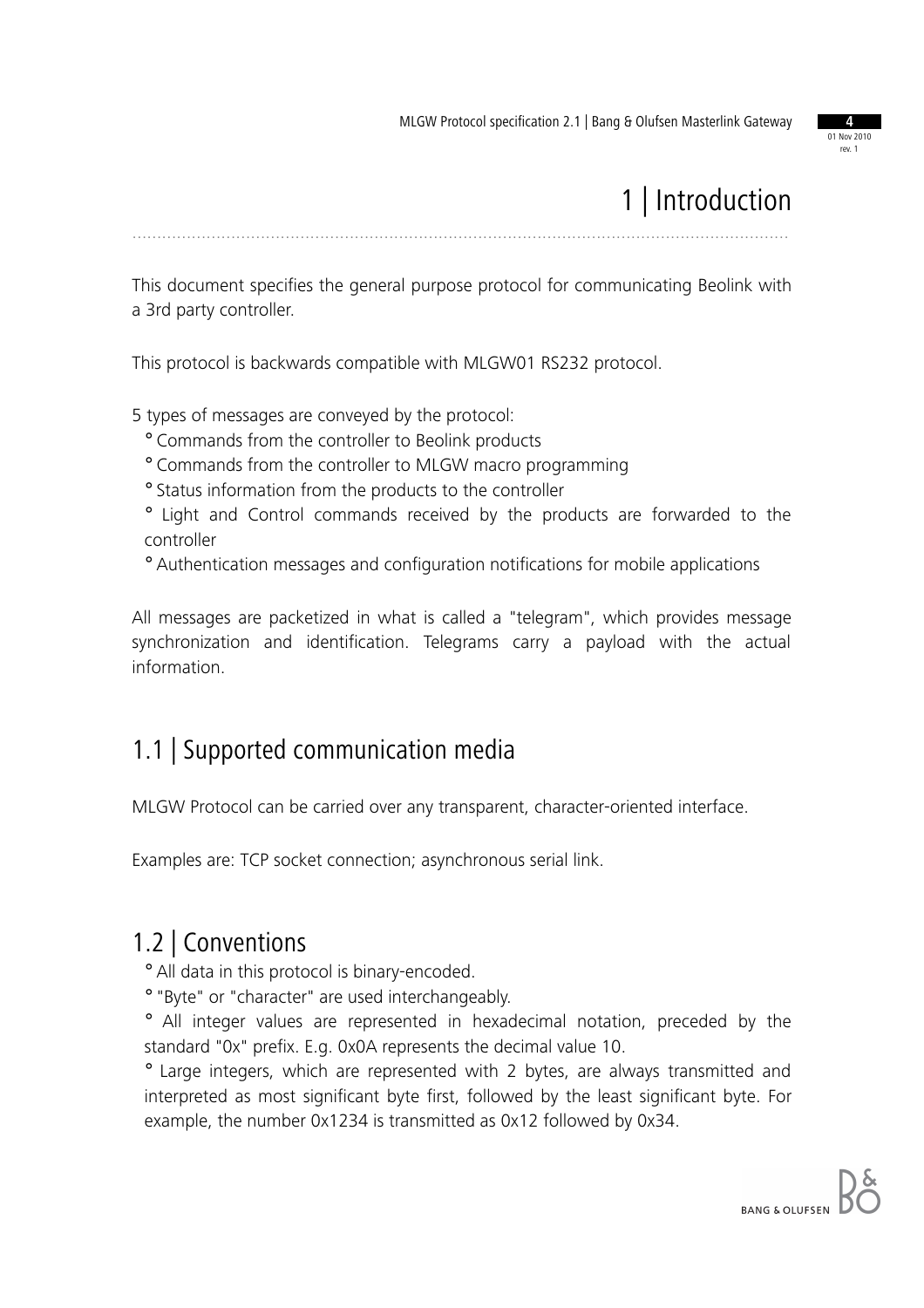

## 1.3 | Changes since version 2.0

- ° Added ALL STANDBY notification telegram.
- ° Corrected specification of secure login telegram.
- ° Added telegrams for querying MGLW serial number.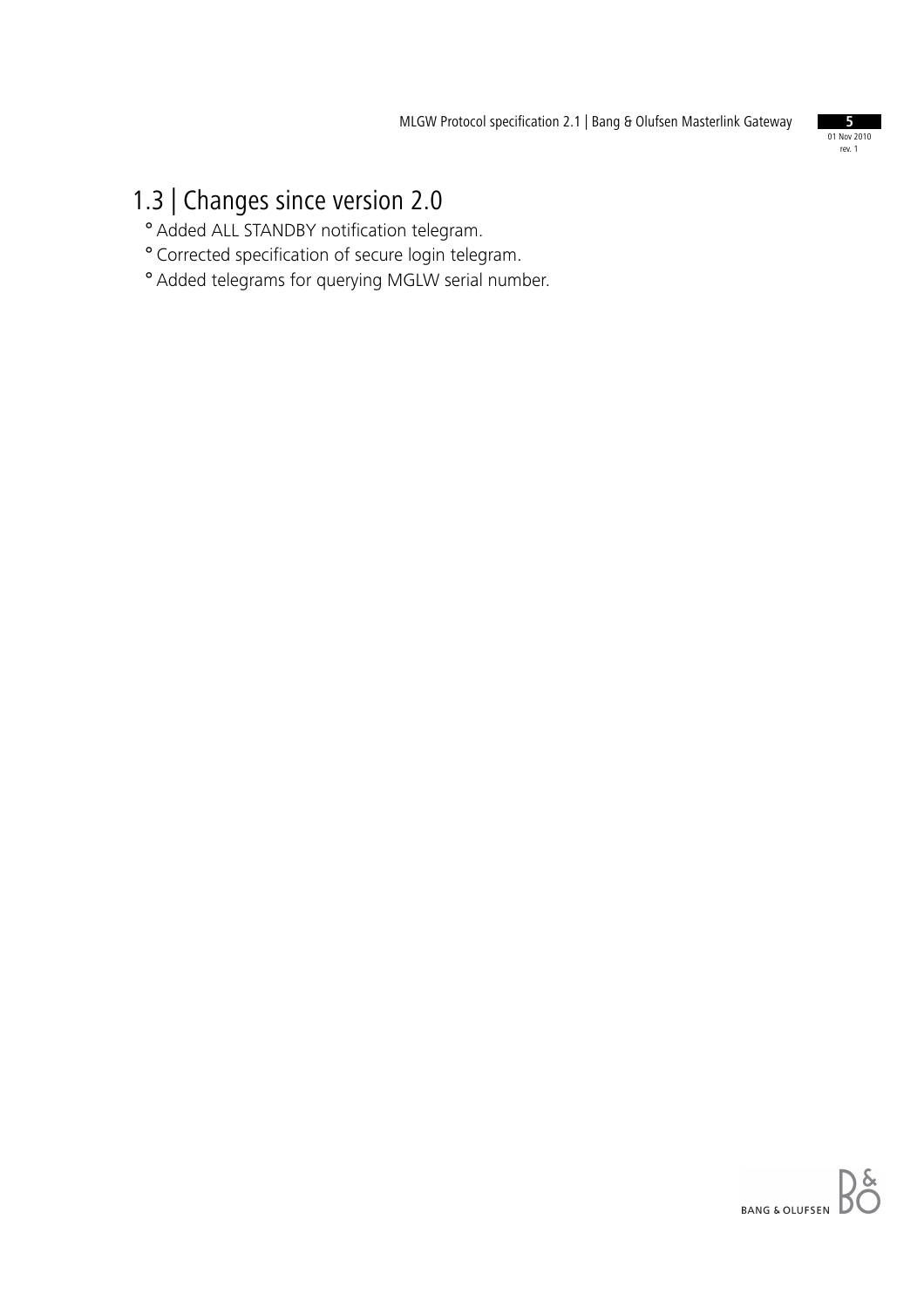

## 2 | Telegram structure

This section specifies all MLGW Protocol telegrams.

## 2.1 | Telegram general structure

All telegrams consist of a header followed by a payload.

The header provides frame synchronization, and indicates the type of information in the rest of the telegram (payload).

.....................................................................................................................................

The payload includes the actual information transmitted to, or received from, the Beolink network.

The structure of a telegram is the following:

| SOH  | Type | Length | Spare  | payload         |
|------|------|--------|--------|-----------------|
| 0x01 | byte | . byte | 1 byte | variable length |

Description of header fields:

#### 2.1.1 | Start of header

This is a fixed character used for frame synchronization.

#### 2.1.2 | Type

This parameter identifies the payload type.

Payload types supported in this specifications and their coding are:

| Payload type<br>Direction<br>allle <sup>,</sup> | <b>Notes</b> |  |
|-------------------------------------------------|--------------|--|
|-------------------------------------------------|--------------|--|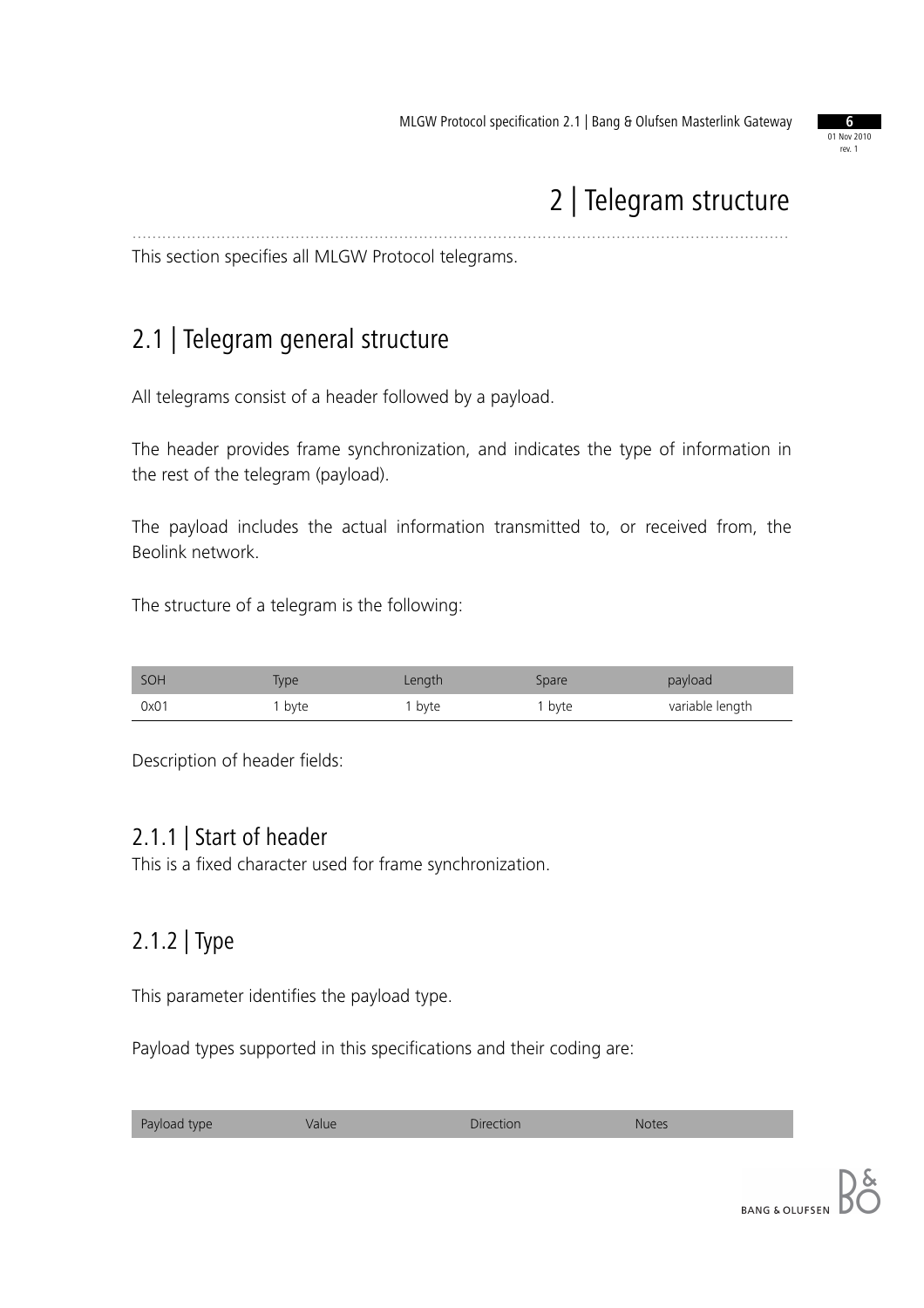01 Nov 2010 rev. 1

| Payload type                   | Value | Direction             | <b>Notes</b>                    |
|--------------------------------|-------|-----------------------|---------------------------------|
| Beo4 Command                   | 0x01  | Controller to Beolink |                                 |
| Source status                  | 0x02  | Beolink to Controller |                                 |
| Picture and sound status       | 0x03  | Beolink to Controller | Products<br>with<br><b>MLGW</b> |
|                                |       |                       | compatible SW                   |
| Control 0x04<br>Light<br>and   |       | Beolink to Controller | Products<br>with<br><b>MLGW</b> |
| command                        |       |                       | compatible SW                   |
| All standby notification       | 0x05  | MLGW to Controller    | Since MLGW SW 1.5               |
| MLGW virtual button event 0x20 |       | Controller to MLGW    | Since MLGW SW 1.2               |
| Login request                  | 0x30  | Controller to MLGW    | Since MLGW SW 1.3               |
| Login status                   | 0x31  | MLGW to Controller    | Since MLGW SW 1.3               |
| Change password request        | 0x32  | Controller to MLGW    | Since MLGW SW 1.3               |
| Change password response 0x33  |       | MLGW to Controller    | Since MLGW SW 1.3               |
| Secure login request           | 0x34  | Controller to MLGW    | Since MLGW SW 1.3               |
| Ping                           | 0x36  | Controller to MLGW    | Since MLGW SW 1.3               |
| Pong                           | 0x37  | MLGW to Controller    | Since MLGW SW 1.3               |
| Configuration<br>change 0x38   |       | MLGW to Controller    | Since MLGW SW 1.3               |
| notification                   |       |                       |                                 |
| Request Serial Number          | 0x39  | Controller to MLGW    | Since MLGW SW 1.4               |
| Serial Number                  | 0x3A  | MLGW to Controller    | Since MLGW SW 1.4               |

Telegrams with type values other than the above shall be discarded and not interpreted. Optionally, a warning message can be raised or logged, if applicable, to indicate protocol version incompatibility.

#### 2.1.3 | Length

Length specifies the number of data bytes in the payload. It is an unsigned integer in the range 0x00 to 0xEF.

Values beyond 0xEF are reserved for future protocol extensions. Telegrams with such values should be discarded and not interpreted.

#### 2.1.4 | Spare

For future use. Must be set to 0x00 for this version of the specification, and should be ignored by a device conforming to this version of the protocol.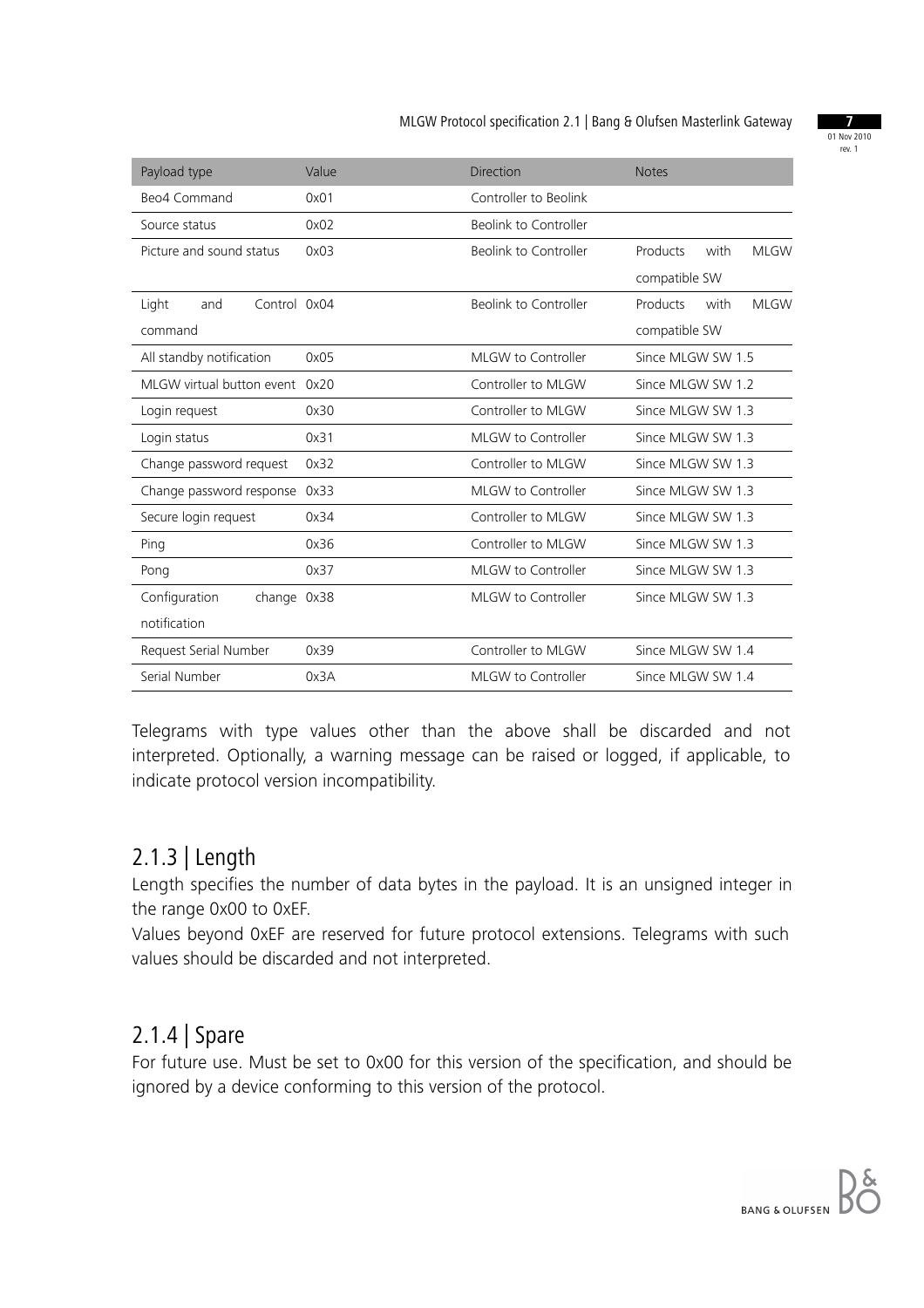

#### 2.1.5 | Payload

The payload represents the data traversing the gateway, and its structure is specified in the following sections.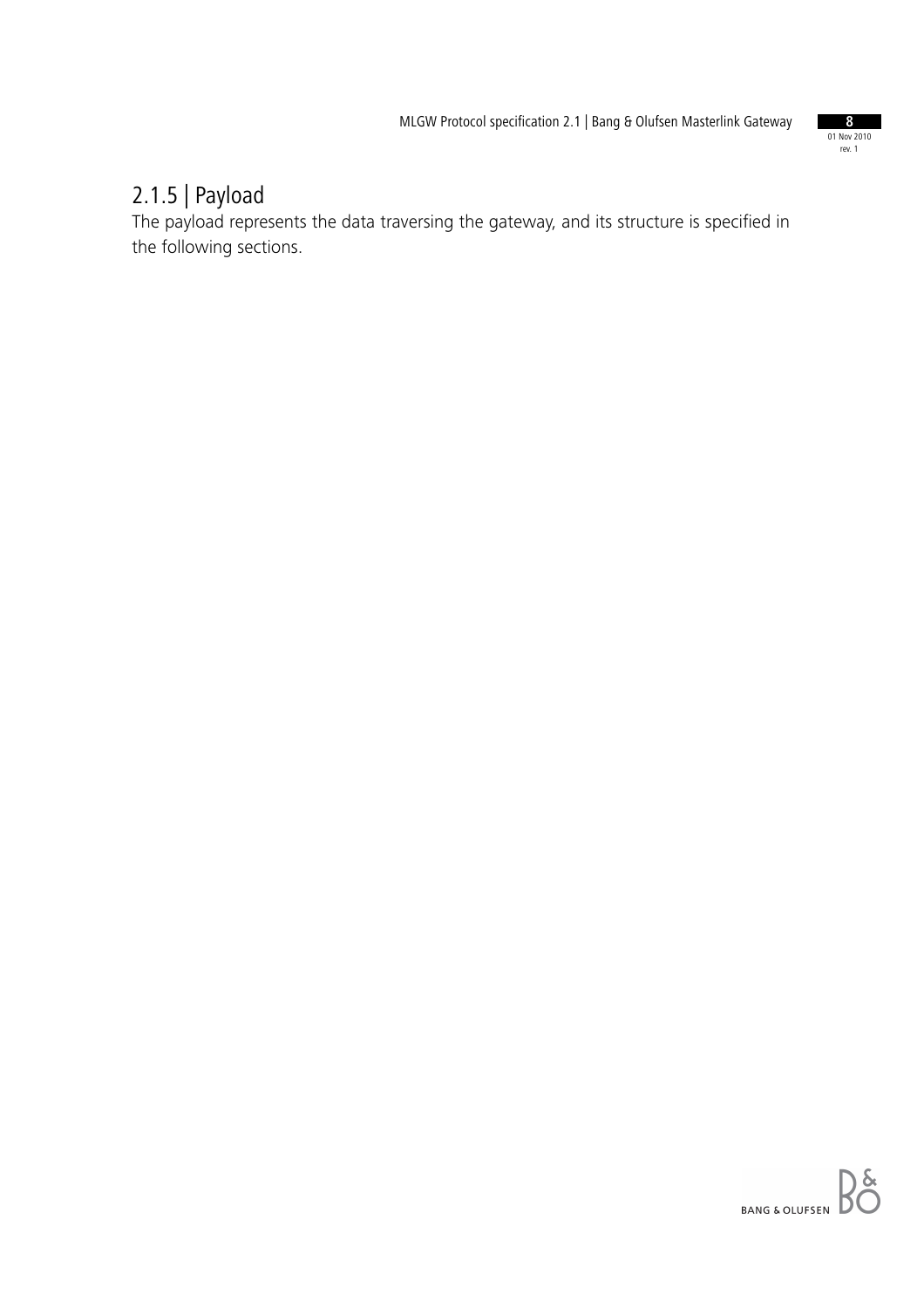

## 3 | Telegram protocol

The following procedure is a recommendation on how to process the incoming characters in order to provide telegram synchronism. MLGW itself follows this recommendation, and the 3rd party controller should proceed similarly.

.....................................................................................................................................

1. Discard all characters until reception of Start of Header (0x01, ASCII SOH).

2. Receive and decode the rest of the header (3 extra characters)

3. Receive the data corresponding to the payload: as many bytes as indicated by the length header parameter.

4. If not enough data has been received to complete the telegram, and the link is inactive for more than 1 second, then discard all characters received and start searching for a new telegram (step 1).

5. If the type value is unsupported, discard the whole telegram. Do the same if any of the other header parameters is out of range.

6. Process the payload.

This way, there will be no deadlocks if a character has been lost or inserted (e.g. due to interference), or if telegram synchronization has been lost (e.g. due to reconnection of the RS232 cable, or power-up of one of the devices).

In order to avoid buffer overflow, a 255 byte receiving buffer should be considered for storing and analyzing the received telegram. This is independent of any extra input queuing provided by the operating system.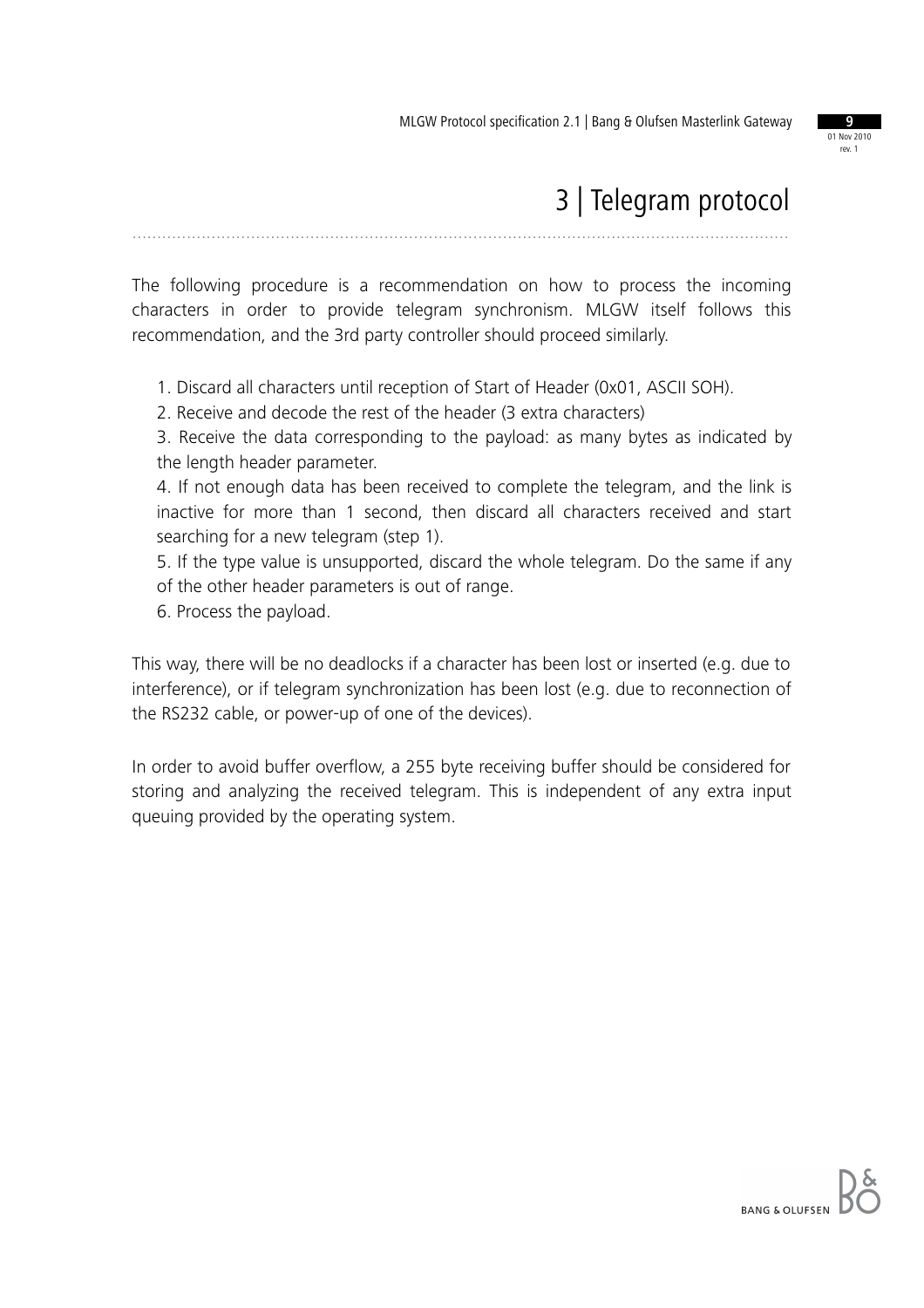

# 4 | Beo4 Command telegram payload

There are 2 possible structures for this telegram; the extended version allows for selection of secondary sources.

.....................................................................................................................................

| <b>MLN</b> | Destination selector | Beo4 Command |
|------------|----------------------|--------------|
| 1 byte     | 1 byte               | 1 byte       |
|            |                      |              |

| <b>MLN</b> | Destination selector | Beo4 Command      | Secondary source | Link   |
|------------|----------------------|-------------------|------------------|--------|
| 1 byte     | ' byte               | <sup>1</sup> byte | 1 byte           | 1 byte |

This telegram emulates Beo4 commands. It works on all MLGW compatible products.

#### 4.1 | MLN

Masterlink Node number of the product to control.

#### 4.2 | Destination selector

This parameter determines to which part of a system the command is targeted.

° In case of an audio product, always select "Audio Source".

° In case of a video product, normally you should select "Video Source".

° If you only want to switch / operate the audio source of a video product, without affecting the video source, then you should use "Audio Source" on the video product. This is analogous to using the AV option on Beo4.

° If the video product has a B&O VCR or a second DVD player attached to the SCART or other input connectors, then the command can be routed to the corresponding player by means of the two remaining options.

Destination selector coding:

| Destination selector | Value |
|----------------------|-------|
| Video source         | 0x00  |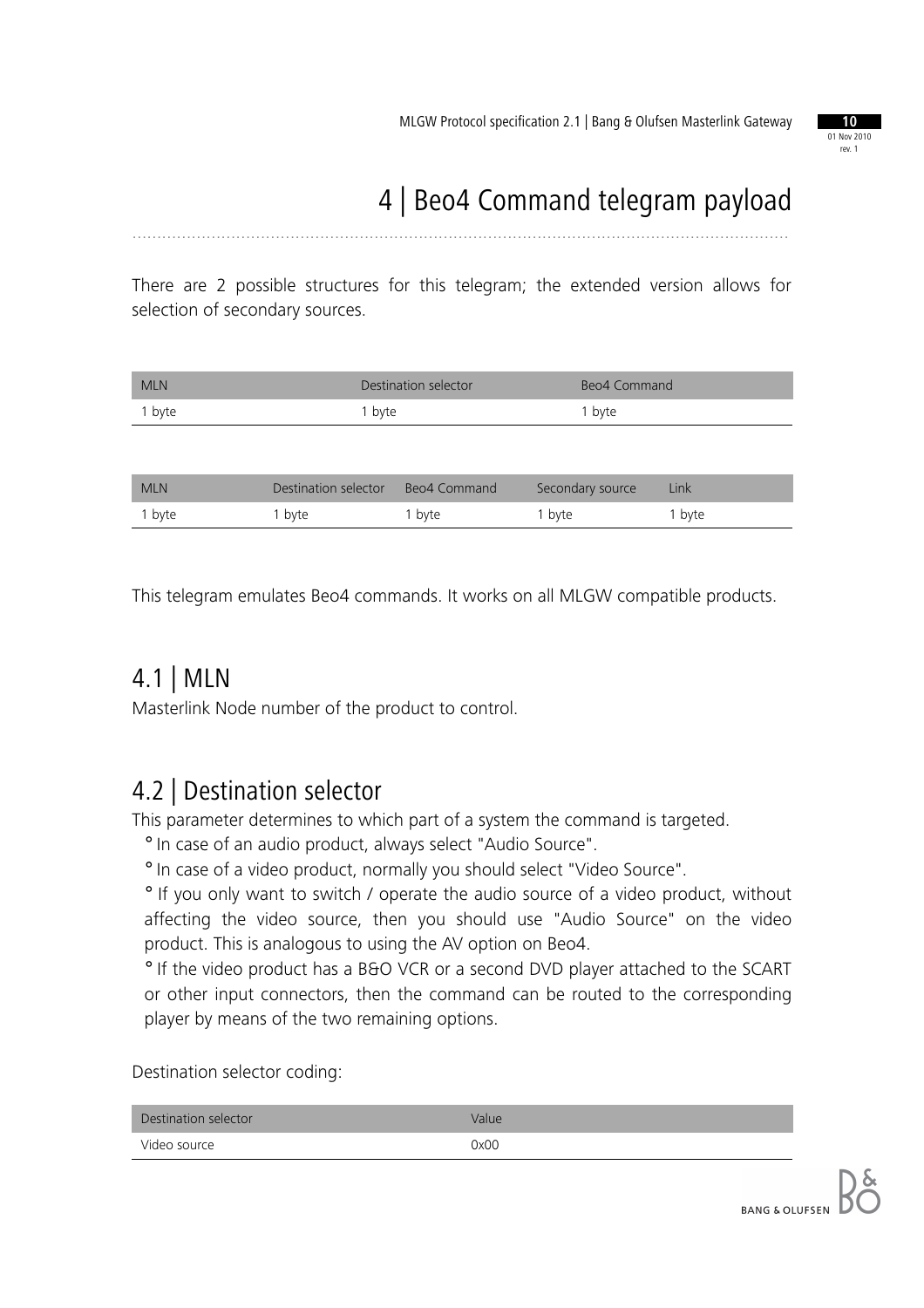

| Destination selector           | Value |
|--------------------------------|-------|
| Audio source                   | 0x01  |
| V.TAPE/V.MEM                   | 0x05  |
| All products (for ALL STANDBY) | 0x0F  |

## 4.3 | Secondary source

If the source to control is a secondary source (V.TAPE2 / DVD2 / V.MEM2), then **Destination selector** should be set to 0x05, and **Secondary source** to 0x01:

| Secondary source | Source to control       |
|------------------|-------------------------|
| 0x00             | V.MEM, V.TAPE           |
| 0x01             | V.TAPE2 / DVD2 / V.MEM2 |

## 4.4 | Link

This field provides the functionality of Beo4 LINK prefix for selecting a remote source.

This is only necessary for sources that have a local source, to distinguish between the local and the remote source. It may also be required for controlling products in OPTION 4.

| Link | Source to control                |
|------|----------------------------------|
| 0x00 | Local / default source           |
| 0x01 | Remote source / OPTION 4 product |

#### 4.5 | Beo4 Command

The commands available are listed below, grouped into categories. Each command corresponds to functions available on Beo4.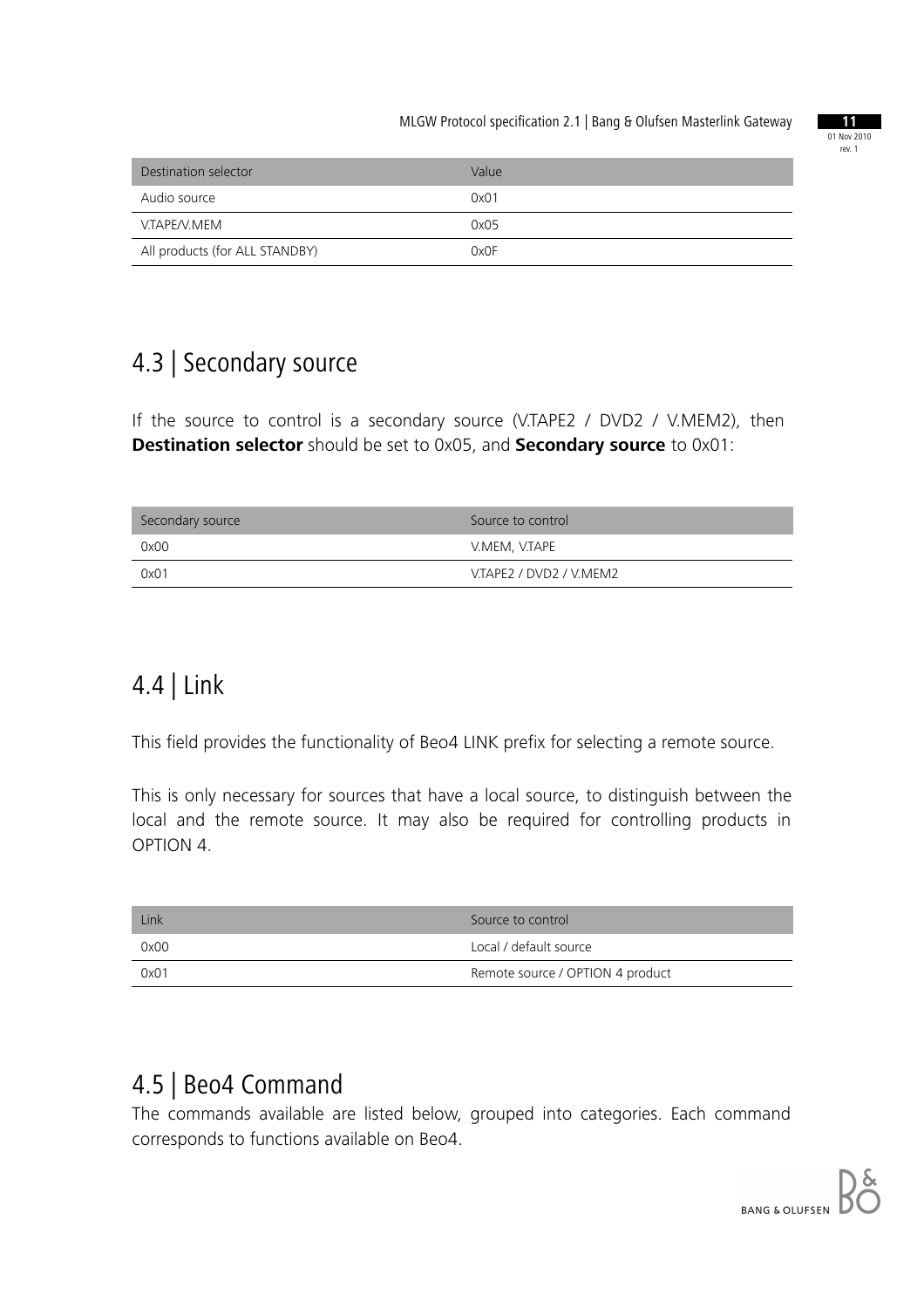01 Nov 2010 rev. 1

Commands are grouped by functionality, and both decimal and hexadecimal codes are given.

## 4.5.1 | Source selection:

| Command                      | Hex  | Dec |
|------------------------------|------|-----|
| STANDBY                      | 0x0C | 012 |
| <b>SLEEP</b>                 | 0x47 | 071 |
| <b>TV</b>                    | 0x80 | 128 |
| <b>RADIO</b>                 | 0x81 | 129 |
| AUX_V / DTV2                 | 0x82 | 130 |
| AUX_A                        | 0x83 | 131 |
| VTR / V.MEM / DVD2           | 0x85 | 133 |
| CDV / DVD                    | 0x86 | 134 |
| CAMCORDER / CAMERA           | 0x87 | 135 |
| <b>TEXT</b>                  | 0x88 | 136 |
| V_SAT / DTV                  | 0x8A | 138 |
| PC                           | 0x8B | 139 |
| DOORCAM / V.AUX2             | 0x8D | 141 |
| TP1/A.MEM                    | 0x91 | 145 |
| CD                           | 0x92 | 146 |
| PH / N.RADIO                 | 0x93 | 147 |
| TP2 / N.MUSIC                | 0x94 | 148 |
| CD <sub>2</sub> / JOIN       | 0x97 | 151 |
| PICTURE_IN_PICTURE / P-AND-P | 0xFA | 250 |

### 4.5.2 | Digits:

| Command            | <b>Hex</b> | Dec |
|--------------------|------------|-----|
| CIFFER_0 / Digit 0 | 0x00       | 000 |
| CIFFER_1 / Digit 1 | 0x01       | 001 |
| CIFFER_2 / Digit 2 | 0x02       | 002 |
| CIFFER_3 / Digit 3 | 0x03       | 003 |
| CIFFER_4 / Digit 4 | 0x04       | 004 |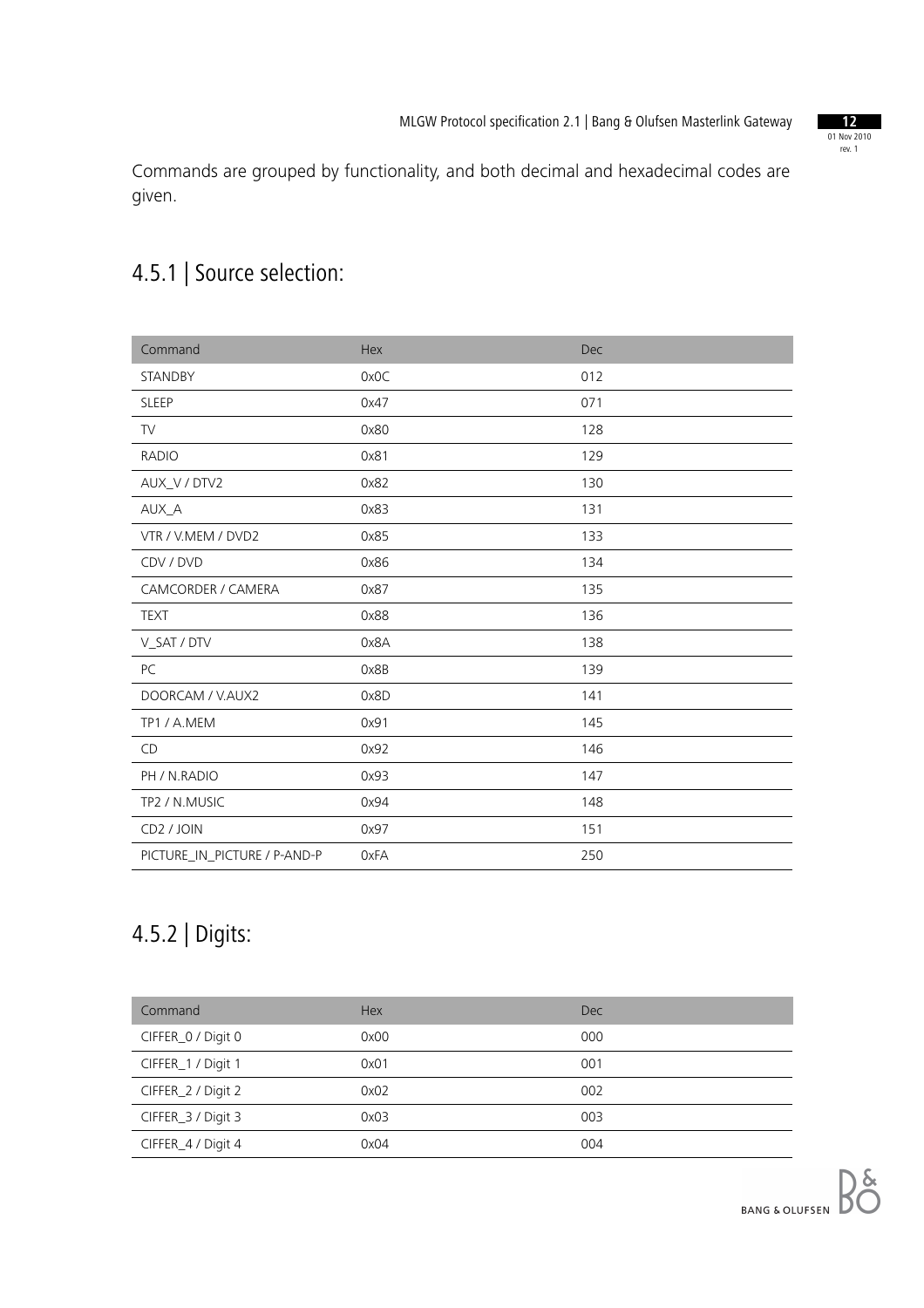

| Command            | <b>Hex</b> | Dec |
|--------------------|------------|-----|
| CIFFER_5 / Digit 5 | 0x05       | 005 |
| CIFFER_6 / Digit 6 | 0x06       | 006 |
| CIFFER_7 / Digit 7 | 0x07       | 007 |
| CIFFER_8 / Digit 8 | 0x08       | 008 |
| CIFFER_9 / Digit 9 | 0x09       | 009 |

### 4.5.3 | Source control:

| Command             | Hex  | <b>Dec</b> |
|---------------------|------|------------|
| STEP_UP             | 0x1E | 030        |
| STEP_DW             | 0x1F | 031        |
| <b>REWIND</b>       | 0x32 | 050        |
| REC_RETURN / RETURN | 0x33 | 051        |
| <b>WIND</b>         | 0x34 | 052        |
| GO / PLAY           | 0x35 | 053        |
| <b>STOP</b>         | 0x36 | 054        |
| CNTL WIND / Yellow  | 0xD4 | 212        |
| CNTL REWIND / Green | 0xD5 | 213        |
| CNTL_STEP_UP / Blue | 0xD8 | 216        |
| CNTL_STEP_DW / Red  | 0xD9 | 217        |

#### 4.5.4 | Sound and picture control:

| Command                   | <b>Hex</b> | <b>Dec</b> |
|---------------------------|------------|------------|
| MUTE                      | 0x0D       | 013        |
| PICTURE_TOGGLE / P.MUTE   | 0x1C       | 028        |
| PICTURE FORMAT / FORMAT   | 0x2A       | 042        |
| SOUND / SPEAKER           | 0x44       | 068        |
| MENU                      | 0x5C       | 092        |
| ANALOG UP 1 / Volume UP   | 0x60       | 096        |
| ANALOG DW 1 / Volume DOWN | 0x64       | 100        |
| CINEMA ON                 | 0xDA       | 218        |
| CINEMA OFF                | 0xDB       | 219        |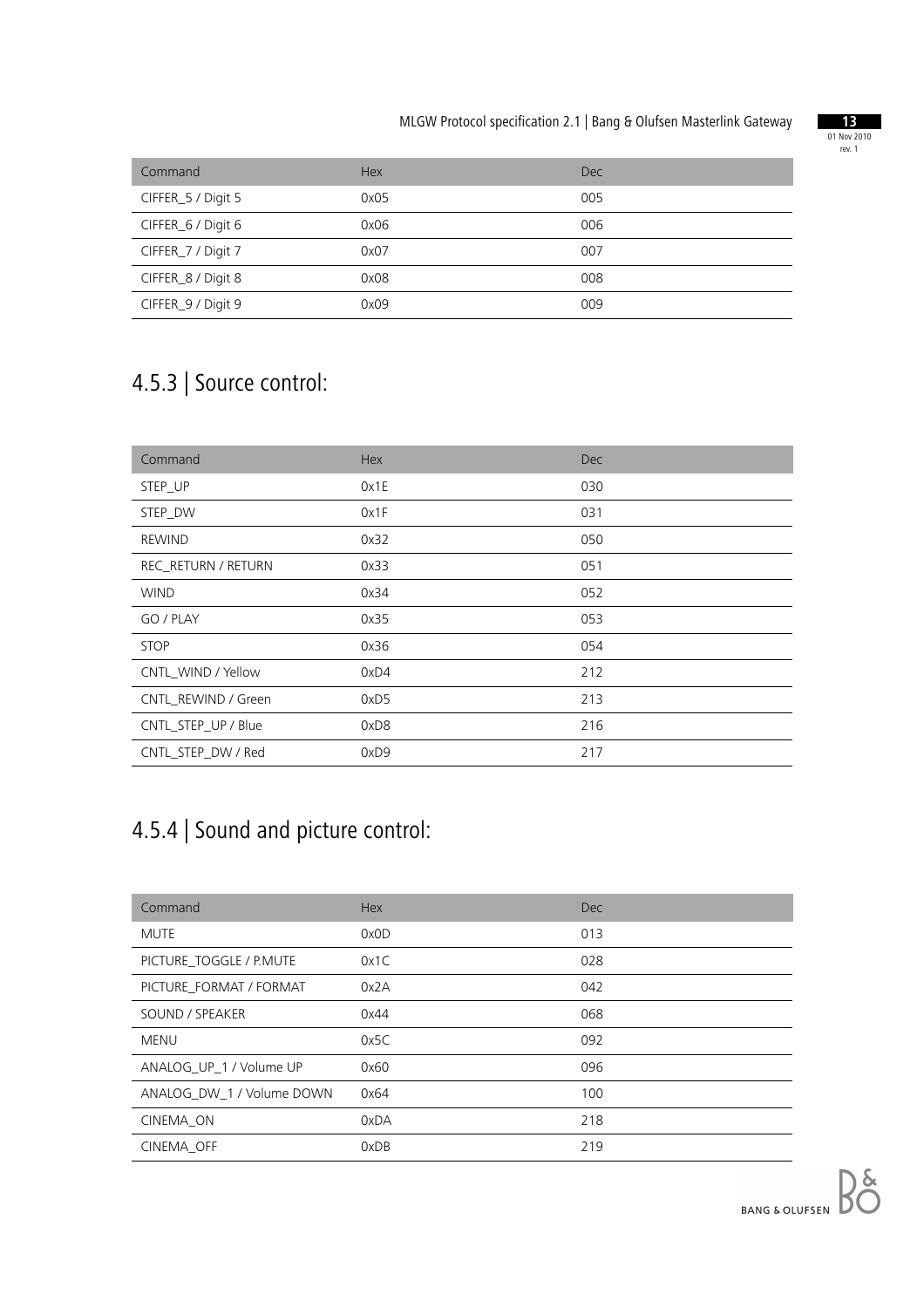

## 4.5.5 | Other controls:

| Command                   | Hex  | Dec |
|---------------------------|------|-----|
| OPEN_STAND / STAND        | 0xF7 | 247 |
| <b>CLEAR</b>              | 0x0A | 010 |
| <b>STORE</b>              | 0x0B | 011 |
| RESET / INDEX             | 0x0E | 014 |
| <b>BACK</b>               | 0x14 | 020 |
| CMD_A / MOTS              | 0x15 | 021 |
| GOTO / TRACK / LAMP       | 0x20 | 032 |
| SHOW_CLOCK / CLOCK        | 0x28 | 040 |
| <b>EJECT</b>              | 0x2D | 045 |
| <b>RECORD</b>             | 0x37 | 055 |
| MEDIUM_SELECT / SELECT    | 0x3F | 063 |
| TURN / SOUND              | 0x46 | 070 |
| <b>EXIT</b>               | 0x7F | 127 |
| CNTL_0 / SHIFT-0 / EDIT   | 0xC0 | 192 |
| CNTL_1 / SHIFT-1 / RANDOM | 0xC1 | 193 |
| CNTL_2 / SHIFT-2          | 0xC2 | 194 |
| CNTL_3 / SHIFT-3 / REPEAT | 0xC3 | 195 |
| CNTL_4 / SHIFT-4 / SELECT | 0xC4 | 196 |
| CNTL_5 / SHIFT-5          | 0xC5 | 197 |
| CNTL_6 / SHIFT-6          | 0xC6 | 198 |
| CNTL_7 / SHIFT-7          | 0xC7 | 199 |
| CNTL_8 / SHIFT-8          | 0xC8 | 200 |
| CNTL 9 / SHIFT-9          | 0xC9 | 201 |

## 4.5.6 | Continue functionality:

| Command                             | <b>Hex</b> | Dec. |
|-------------------------------------|------------|------|
| C REWIND / Continue REWIND          | 0x70       | 112  |
| C WIND / Continue WIND              | 0x71       | 113  |
| C_STEP_UP / Continue step UP        | 0x72       | 114  |
| C_STEP_DW / Continue step DOWN 0x73 |            | 115  |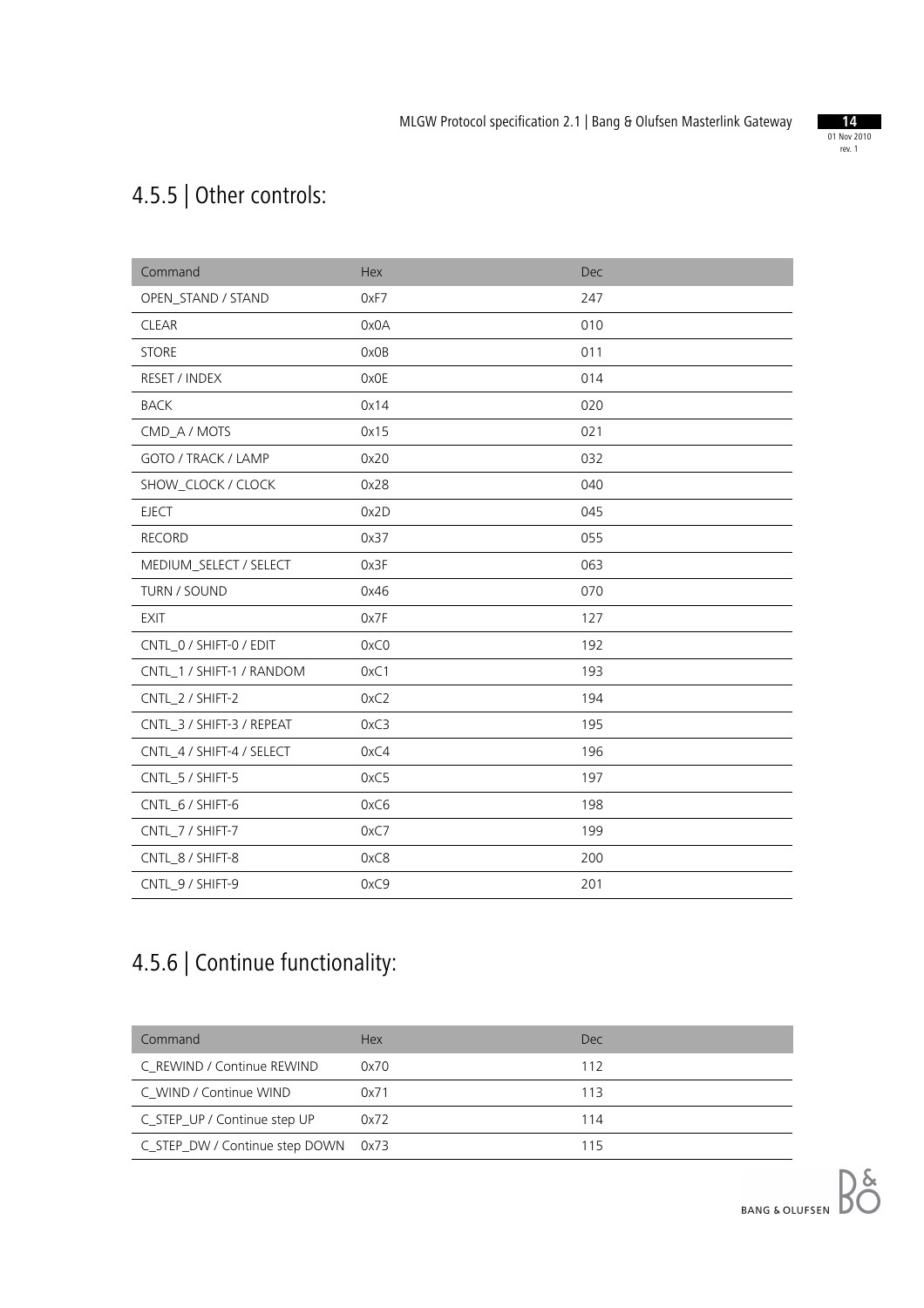

| Command                          | <b>Hex</b> | Dec. |
|----------------------------------|------------|------|
| CONTINUE / Continue (other keys) | 0x75       | 117  |
| CNTL C REWIND / Continue Green   | 0x76       | 118  |
| CNTL C WIND / Continue Yellow    | 0x77       | 119  |
| CNTL C STEP UP / Continue Blue   | 0x78       | 120  |
| CNTL_C_STEP_DW / Continue Red    | 0x79       | 121  |
| KEY RELEASE                      | Ox7F       | 126  |

# 4.5.7 | Functions:

| Command     | Hex  | Dec |
|-------------|------|-----|
| FUNCTION_1  | 0x0F | 015 |
| FUNCTION_2  | 0x10 | 016 |
| FUNCTION_3  | 0x11 | 017 |
| FUNCTION_4  | 0x12 | 018 |
| FUNCTION_5  | 0x19 | 025 |
| FUNCTION_6  | 0x1A | 026 |
| FUNCTION_7  | 0x21 | 033 |
| FUNCTION_8  | 0x22 | 034 |
| FUNCTION_9  | 0x23 | 035 |
| FUNCTION_10 | 0x24 | 036 |
| FUNCTION_11 | 0x25 | 037 |
| FUNCTION_12 | 0x26 | 038 |
| FUNCTION_13 | 0x27 | 039 |
| FUNCTION_14 | 0x39 | 057 |
| FUNCTION_15 | 0x3A | 058 |
| FUNCTION_16 | 0x3B | 059 |
| FUNCTION_17 | 0x3C | 060 |
| FUNCTION_18 | 0x3D | 061 |
| FUNCTION_19 | 0x3E | 062 |
| FUNCTION_20 | 0x4B | 075 |
| FUNCTION_21 | 0x4C | 076 |
| FUNCTION_22 | 0x50 | 080 |
| FUNCTION_23 | 0x51 | 081 |
| FUNCTION_24 | 0x7D | 125 |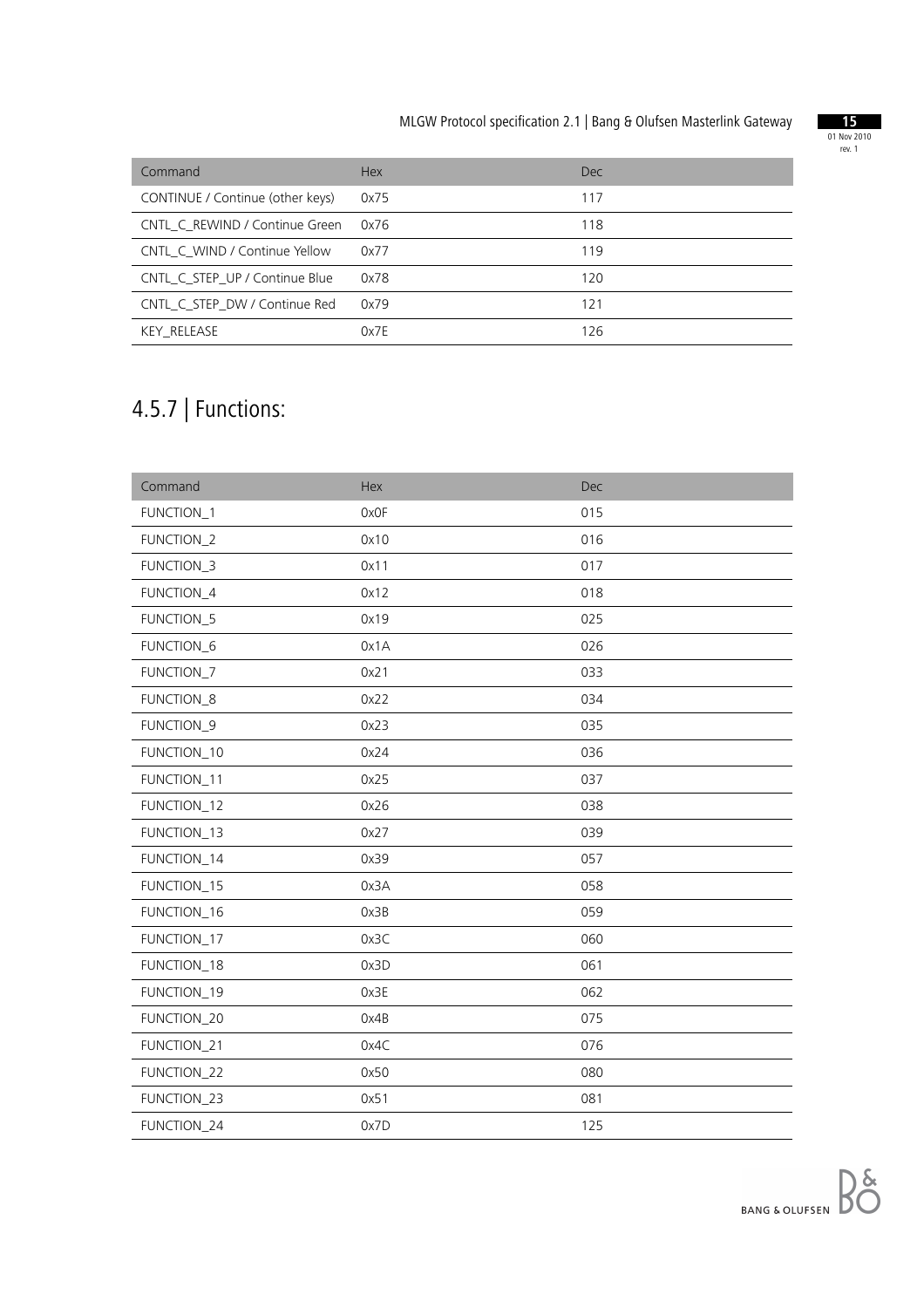

| Command     | Hex              | Dec |
|-------------|------------------|-----|
| FUNCTION_25 | 0xA5             | 165 |
| FUNCTION_26 | 0xA6             | 166 |
| FUNCTION_27 | 0xA9             | 169 |
| FUNCTION_28 | 0xAA             | 170 |
| FUNCTION_29 | 0xDD             | 221 |
| FUNCTION_30 | 0xDE             | 222 |
| FUNCTION_31 | 0xE0             | 224 |
| FUNCTION_32 | OxE1             | 225 |
| FUNCTION_33 | OxE <sub>2</sub> | 226 |
| FUNCTION_34 | 0xE6             | 230 |
| FUNCTION_35 | 0xE7             | 231 |
| FUNCTION_36 | 0xF2             | 242 |
| FUNCTION_37 | 0xF3             | 243 |
| FUNCTION_38 | 0xF4             | 244 |
| FUNCTION_39 | 0xF5             | 245 |
| FUNCTION_40 | 0xF6             | 246 |

# 4.5.8 | Cursor functions:

| Command                | <b>Hex</b> | Dec |
|------------------------|------------|-----|
| SELECT / Cursor SELECT | 0x13       | 019 |
| <b>CURSOR UP</b>       | 0xCA       | 202 |
| <b>CURSOR DW</b>       | 0xCB       | 203 |
| <b>CURSOR LEFT</b>     | 0xCC       | 204 |
| <b>CURSOR_RIGHT</b>    | 0xCD       | 205 |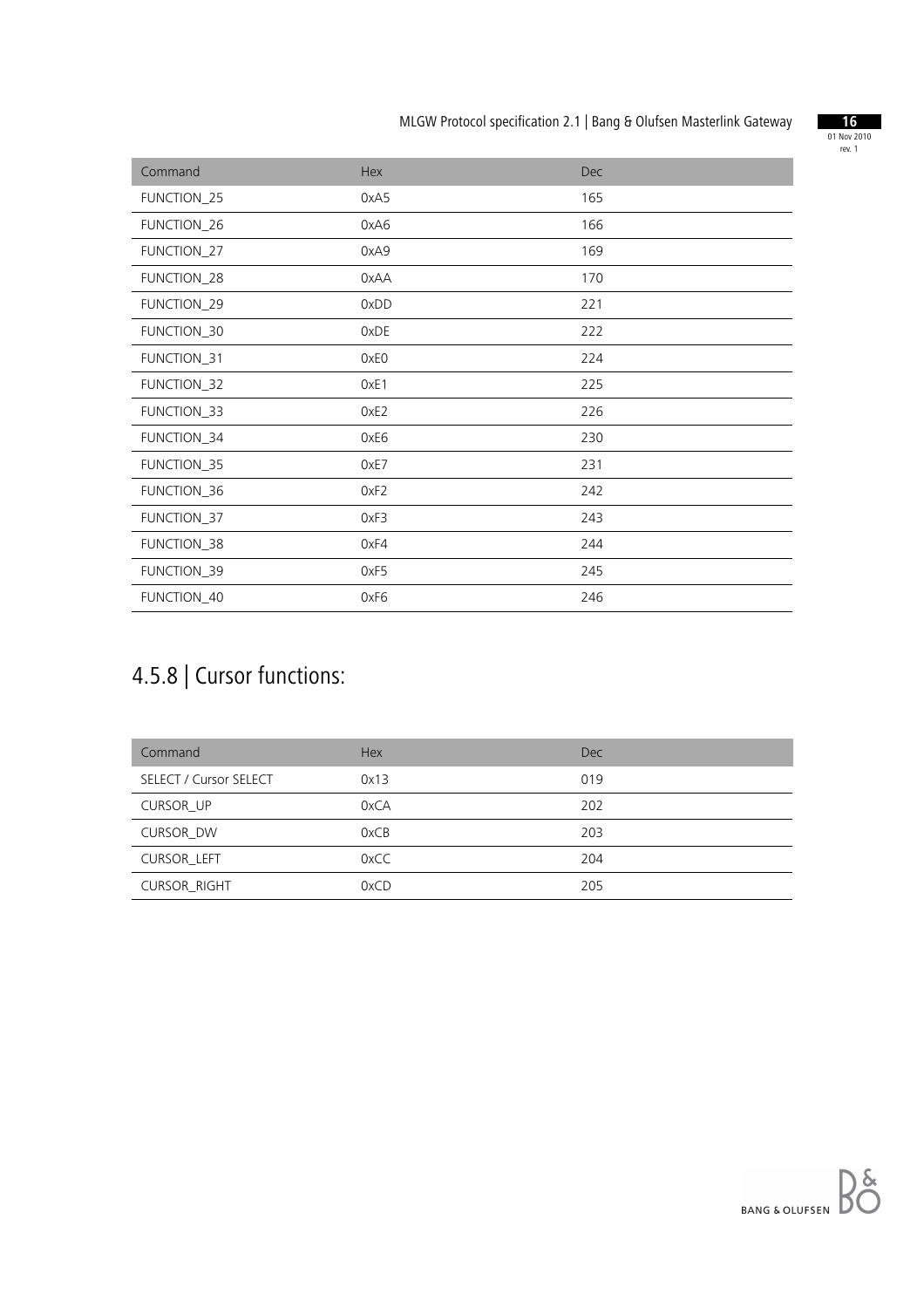

# 5 | Source status telegram payload

These telegrams carry information about the current source.

This status information is transmitted by the products whenever any of the involved parameters change.

.....................................................................................................................................

The structure of the source status telegram is the following:

| <b>MLN</b> | Source | Source   | medium Source position | Source activity | Picture    | format |
|------------|--------|----------|------------------------|-----------------|------------|--------|
|            |        | position |                        |                 | identifier |        |
| 1 byte     | l byte | 2 bytes  | 2 bytes                | 1 byte          | 1 byte     |        |

#### 5.1 | MLN

Masterlink Node number of the product reporting a status change.

#### 5.2 | Source

The currently selected source, according to the following table:

| Source           | Value |
|------------------|-------|
| TV               | 0X0B  |
| V_MEM / V_TAPE   | 0X15  |
| DVD_2 / V_TAPE2  | 0X16  |
| SAT / DTV        | OX1F  |
| <b>DVD</b>       | 0X29  |
| DTV_2 / V_AUX    | 0X33  |
| V_AUX2 / DOORCAM | 0X3E  |
| PC               | 0X47  |
| <b>RADIO</b>     | 0X6F  |
| A_MEM            | 0X79  |
| A_MEM2           | 0X7A  |
| CD               | 0X8D  |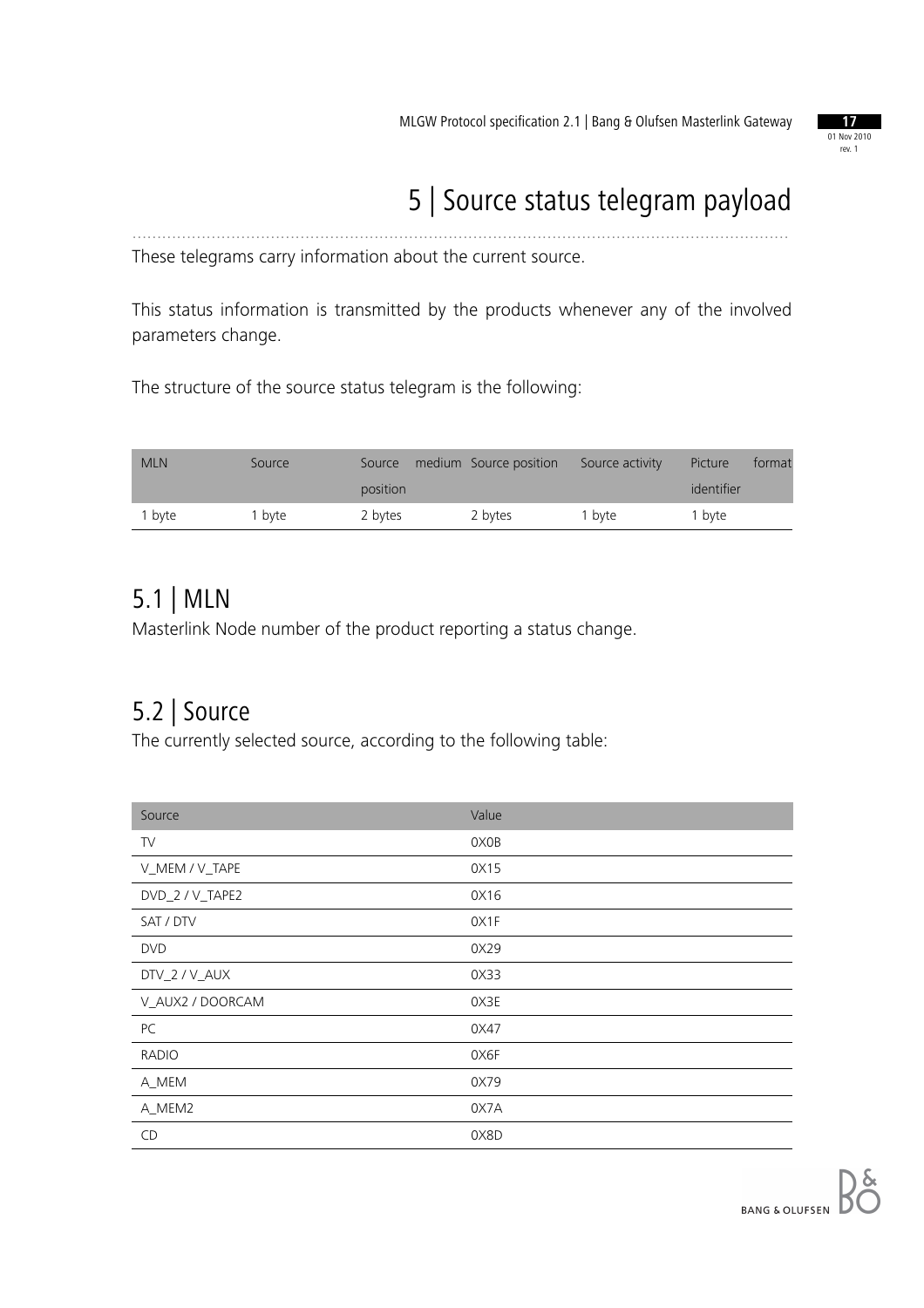

| Source  | Value |
|---------|-------|
| A_AUX   | 0X97  |
| N RADIO | 0XA1  |

#### 5.3 | Source medium position

Indicates a higher-level media navigation position. Availability and exact meaning are product and media dependent. The value is a 16 bit unsigned integer.

For example, it indicates the current CD position playing on BS9000 (1 to 6).

#### 5.4 | Source position

Media index. E.g. CD track number, RADIO or TV program number. The value is a 16 bit unsigned integer.

#### 5.5 | Source activity

Source activity indicates the current state for audio and video sources with searchable media (such as CD, V.TAPE, V.MEM).

| Source activity     | Value |
|---------------------|-------|
| Unknown             | 0x00  |
| Stop                | 0x01  |
| Playing             | 0x02  |
| Wind                | 0x03  |
| Rewind              | 0x04  |
| Record lock         | 0x05  |
| Standby             | 0x06  |
| No medium           | 0x07  |
| Still picture       | 0x08  |
| Scan-play forward   | 0x14  |
| Scan-play reverse   | 0x15  |
| <b>Blank status</b> | 0xFF  |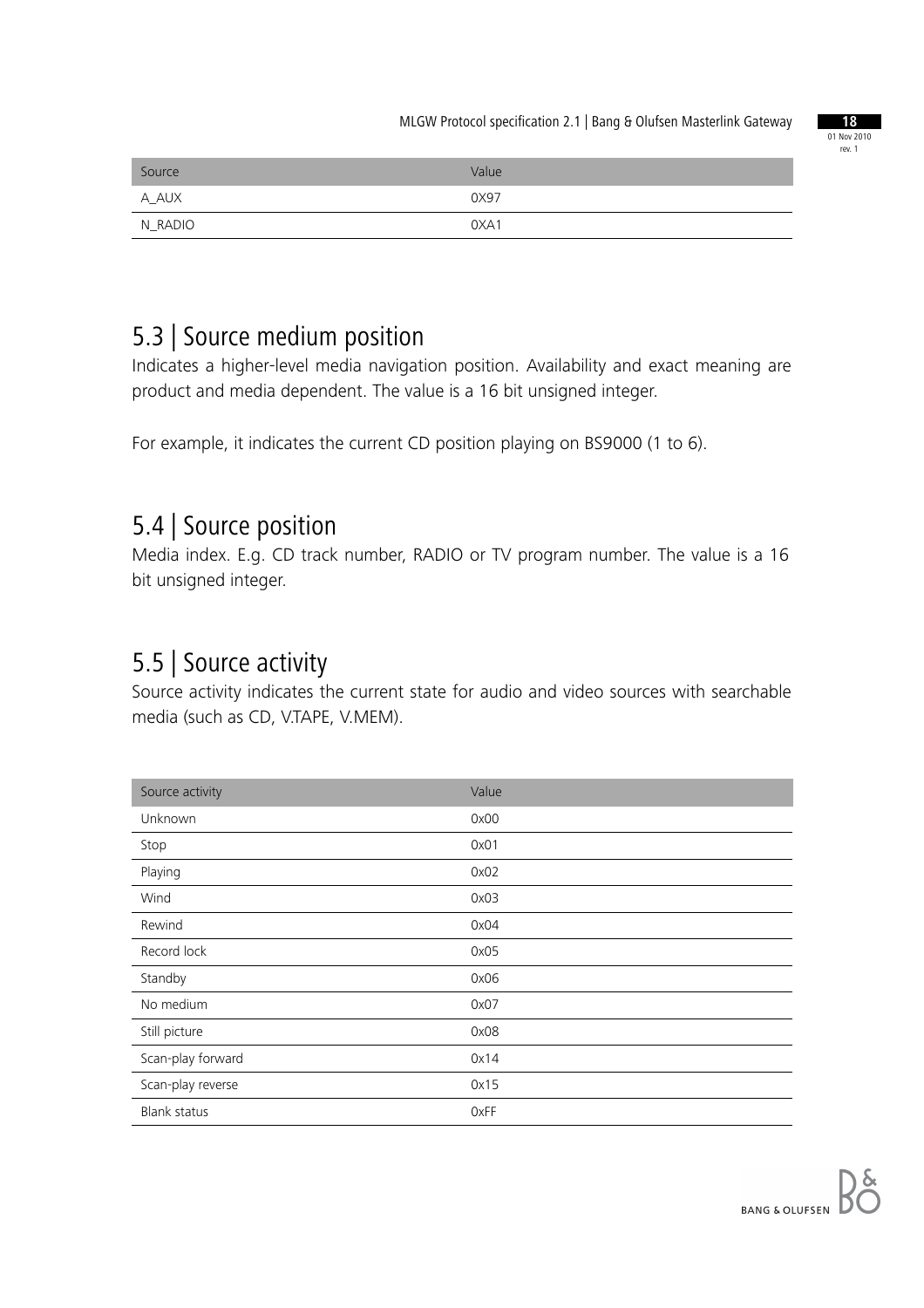

# 5.6 | Picture format identifier

Aspect ratio of the picture being displayed.

| Picture format       | Value |
|----------------------|-------|
| Not known            | 0x00  |
| Known by decoder     | 0x01  |
| 4:3                  | 0x02  |
| 16:9                 | 0x03  |
| 4:3 Letterbox middle | 0x04  |
| 4:3 Letterbox top    | 0x05  |
| 4:3 Letterbox bottom | 0x06  |
| Blank picture        | 0xFF  |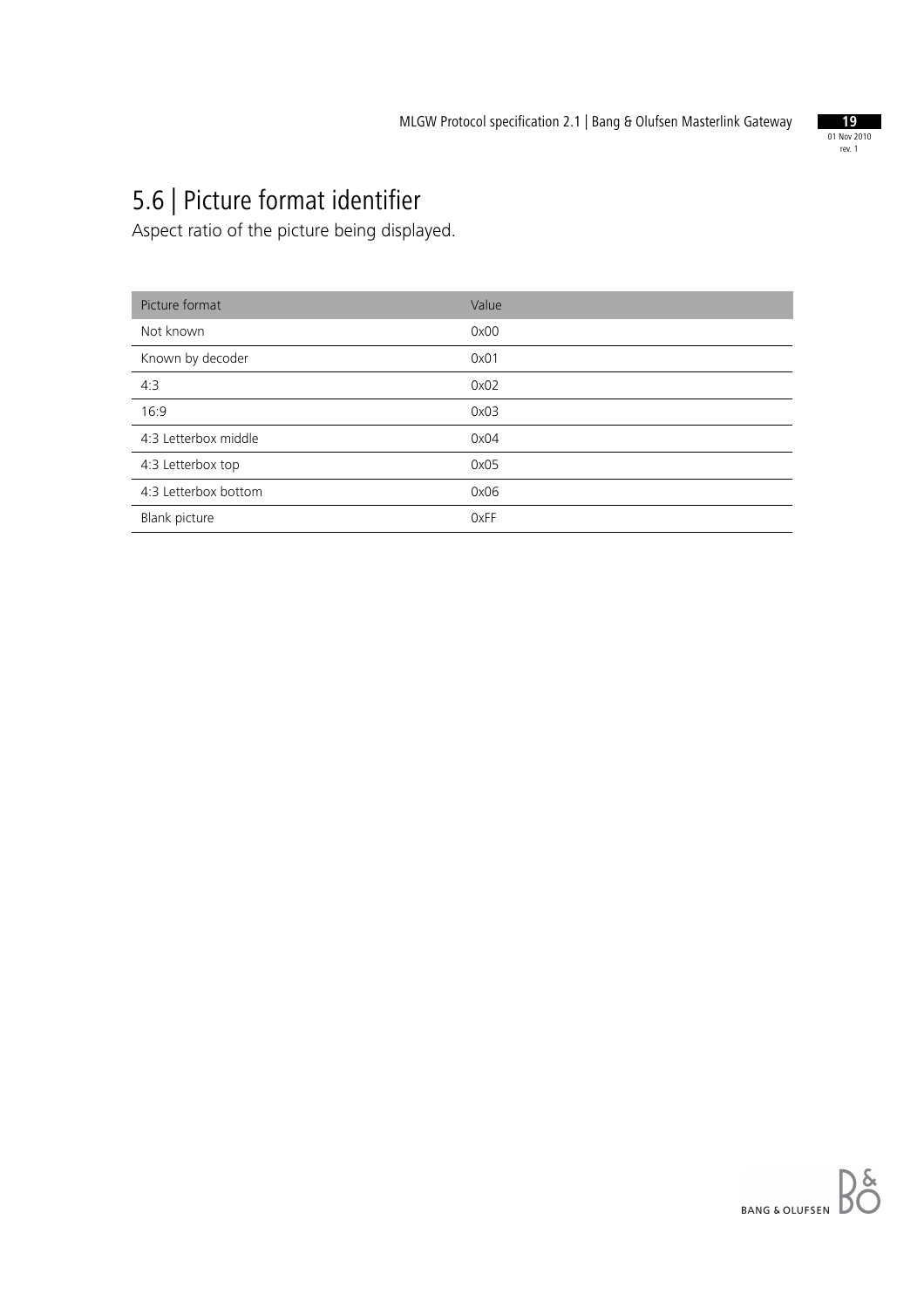

# 6 | Picture and sound status telegram payload

Information on sound settings and picture activity is carried by these telegrams.

Such status information is transmitted by the products whenever any of the involved parameters change.

.....................................................................................................................................

Check for products that support reporting of picture and sound status, and ensure that it has been enabled in the product setup menu.

| <b>MLN</b> | Sound         | Speaker                                          | Volume |      |        | Screen1 Screen1 Screen2 Screen2 |        | Cinema | Stereo |
|------------|---------------|--------------------------------------------------|--------|------|--------|---------------------------------|--------|--------|--------|
|            | status        | mode                                             | level  | mute | active | mute                            | active | mode   |        |
|            | 1 byte 1 byte | 1 byte 1 byte 1 byte 1 byte 1 byte 1 byte 1 byte |        |      |        |                                 |        |        | 1 byte |

## 6.1 | MLN

Masterlink node.

## 6.2 | Sound status

Indicates whether sound output has been muted.

| Sound status           | Value |
|------------------------|-------|
| Sound output not muted | 0x00  |
| Sound output muted     | 0x01  |

#### 6.3 | Speaker mode

Indicates the speaker mode setting of the product. The currently available options are the following.

| Speaker mode                    | Value |
|---------------------------------|-------|
| Speaker mode 1 (center channel) | 0x01  |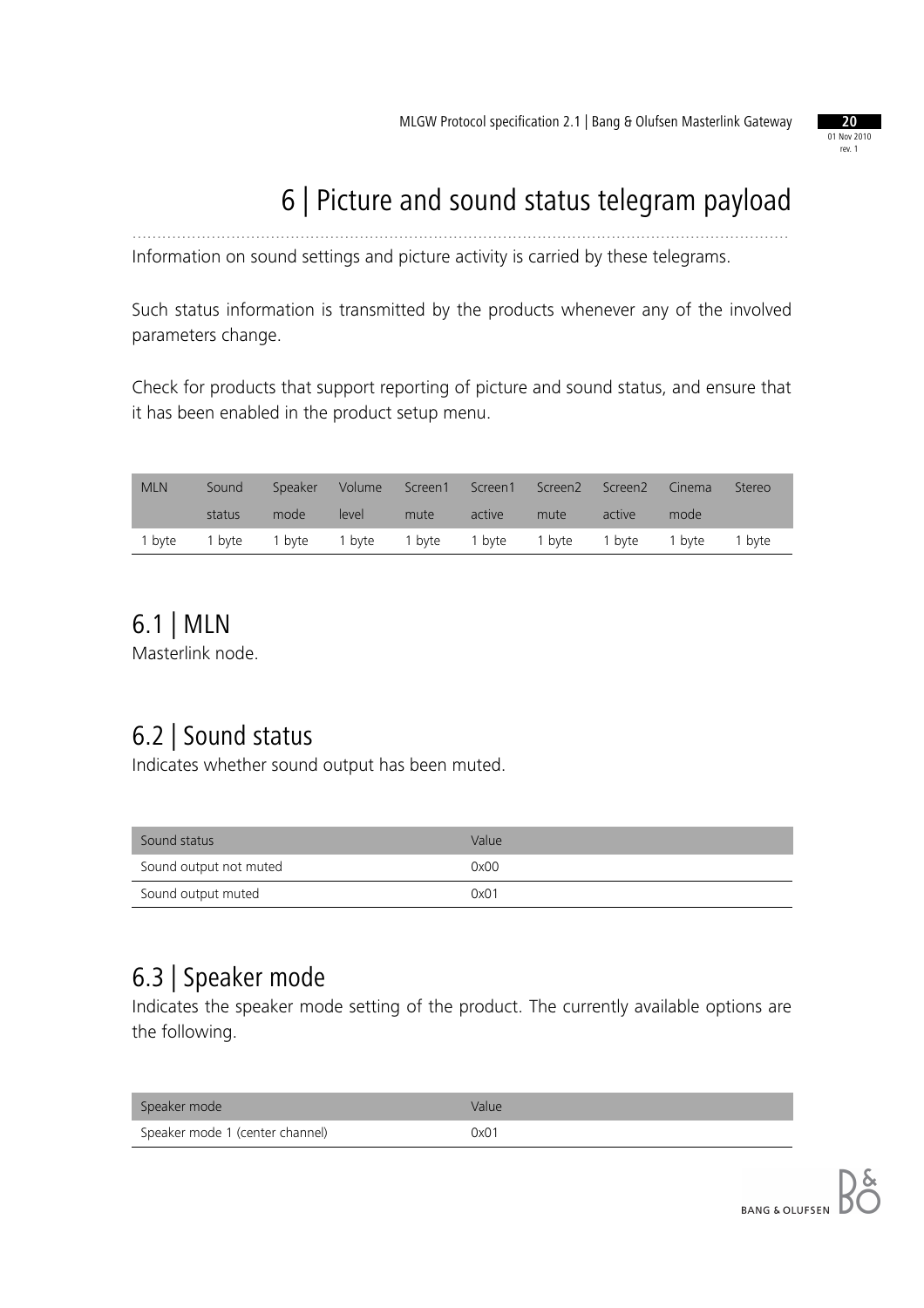

| Speaker mode                    | Value |
|---------------------------------|-------|
| Speaker mode 2 (2ch stereo)     | 0x02  |
| Speaker mode 3 (front surround) | 0x03  |
| Speaker mode 4 (4ch stereo)     | 0x04  |
| Speaker mode 5 (full surround)  | 0x05  |

#### 6.4 | Volume level

The current volume setting of the product. The range is 0 to 90 (0x00 to 0x5A).

#### 6.5 | Screen mute

Indicates if signal to the screen has been muted.

| Screen mute             | Value |
|-------------------------|-------|
| Screen signal not muted | 0x00  |
| Screen signal muted     | 0x01  |

Screen 1 refers to the main screen; Screen 2 refers to the secondary screen or projector.

#### 6.6 | Screen active

Indicates if the screen is the active screen.

| Screen active     | Value |
|-------------------|-------|
| Not active screen | 0x00  |
| Active screen     | 0x01  |

Screen 1 refers to the main screen; Screen 2 refers to the secondary screen or projector.

#### 6.7 | Cinema mode

This field indicates whether a video system is in daily viewing mode (internal screen and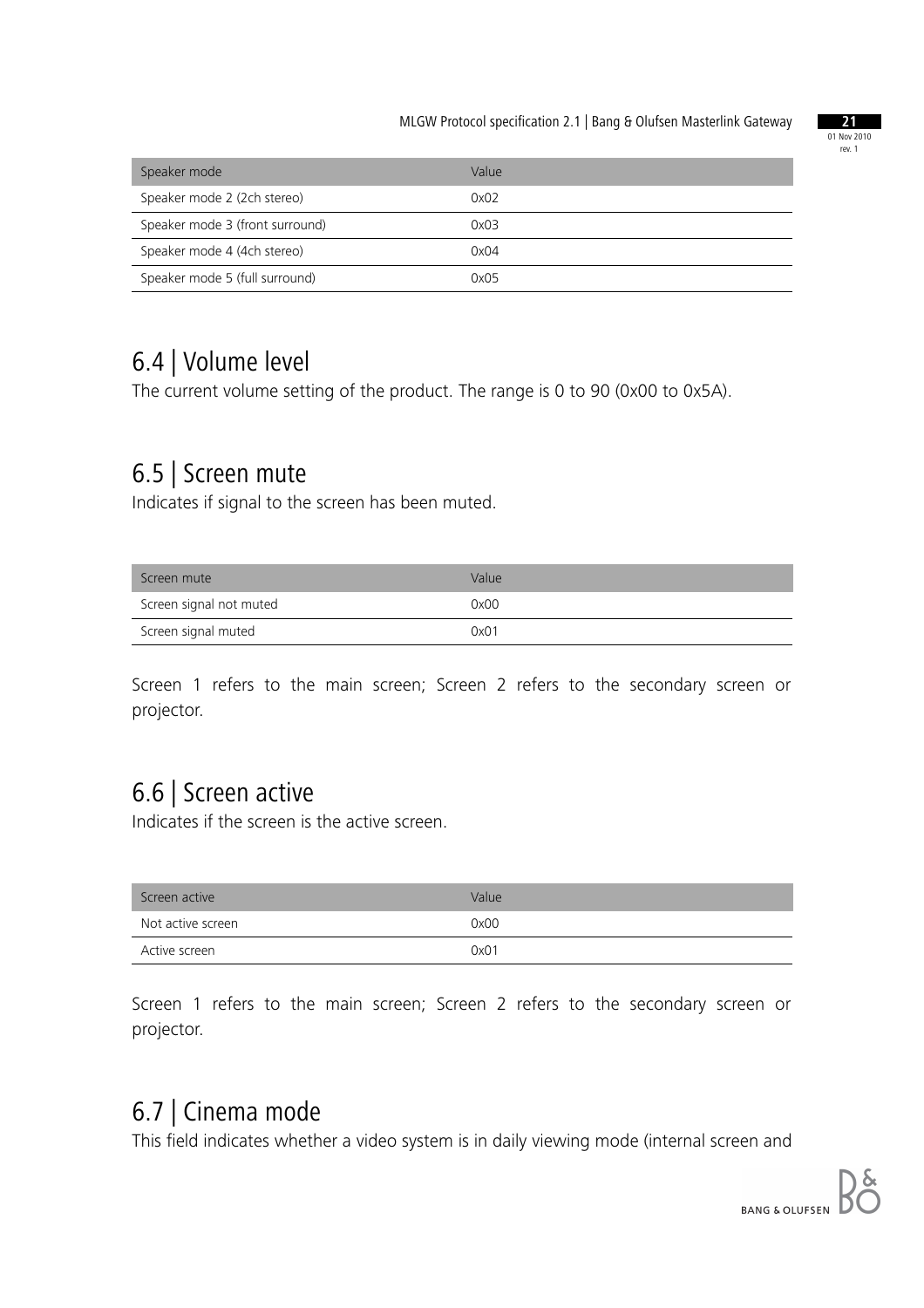

speakers), or if it has been switched to event viewing (home theater mode, on external screen / projector).

| Cinema mode     | Value |
|-----------------|-------|
| Cinema mode off | 0x00  |
| Cinema mode on  | 0x01  |

## 6.8 | Stereo indicator

Indicates the audio option selected on a TV program.

| Stereo indicator | Value |
|------------------|-------|
| Mono             | 0x00  |
| Stereo           | 0x01  |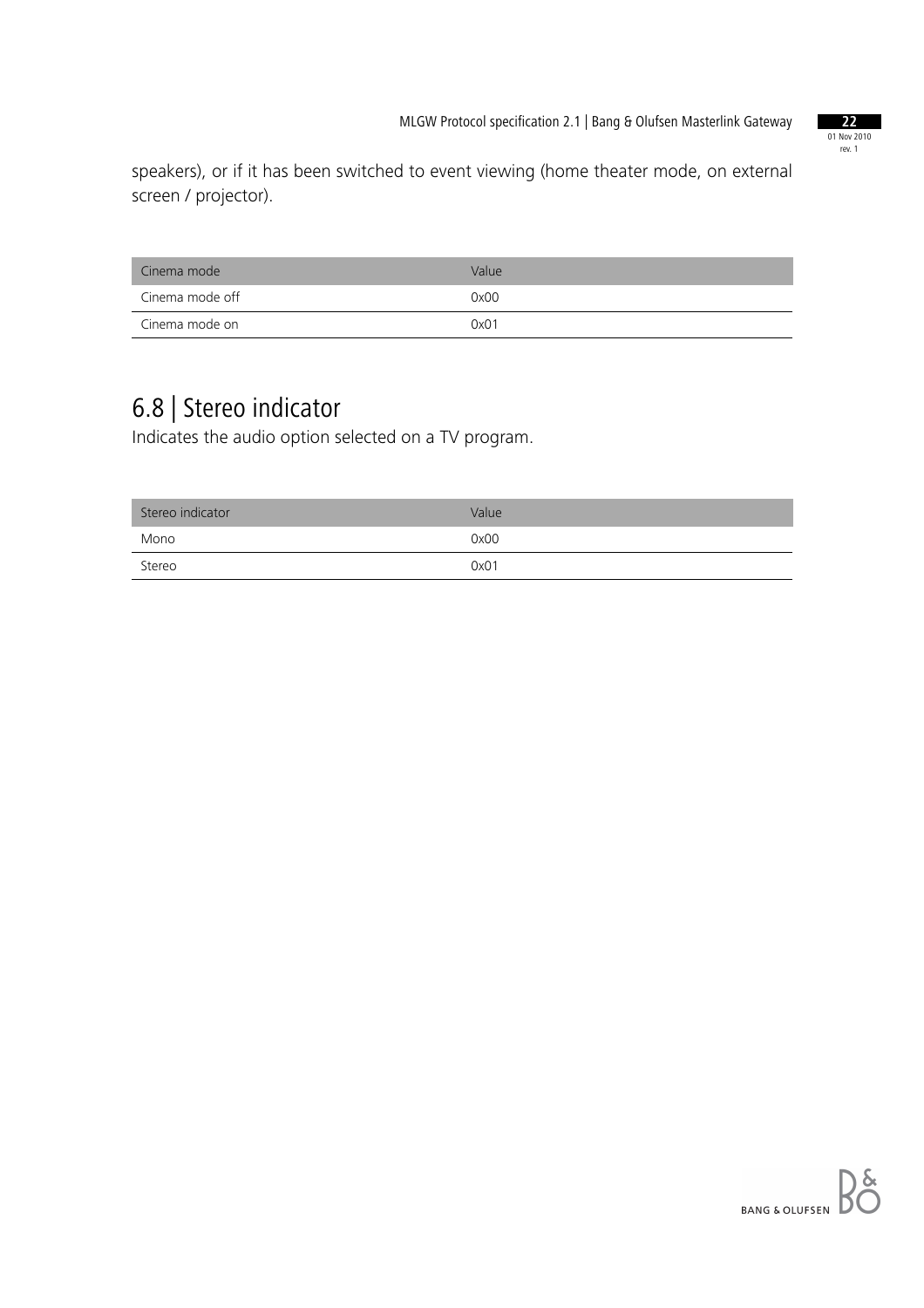

#### 7 | Light and Control telegram payload .....................................................................................................................................

Light and Control (L&C) command telegrams have the following structure:

| Room Number | LC Type | LC Command        |
|-------------|---------|-------------------|
| 1 byte      | 1 byte  | <sup>1</sup> byte |

## 7.1 | Room Number

The Room Number parameter identifies in which room the command was issued.

Light and Control commands are associated to a room and not to particular products. More than 1 product in a room may be configured to forward L&C commands to MLGW02.

Room numbers and the products that belong to each room are defined during MLGW02 configuration.

# 7.2 | LC Type

This field indicates if the command is a LIGHT or CONTROL command as folloes:

| LC Type | <b>Meaning</b>  |
|---------|-----------------|
| 0x01    | LIGTH command   |
| 0x02    | CONTROL command |

# 7.3 | LC Command

This field is the actual command. The list of available commands is identical for LIGHT

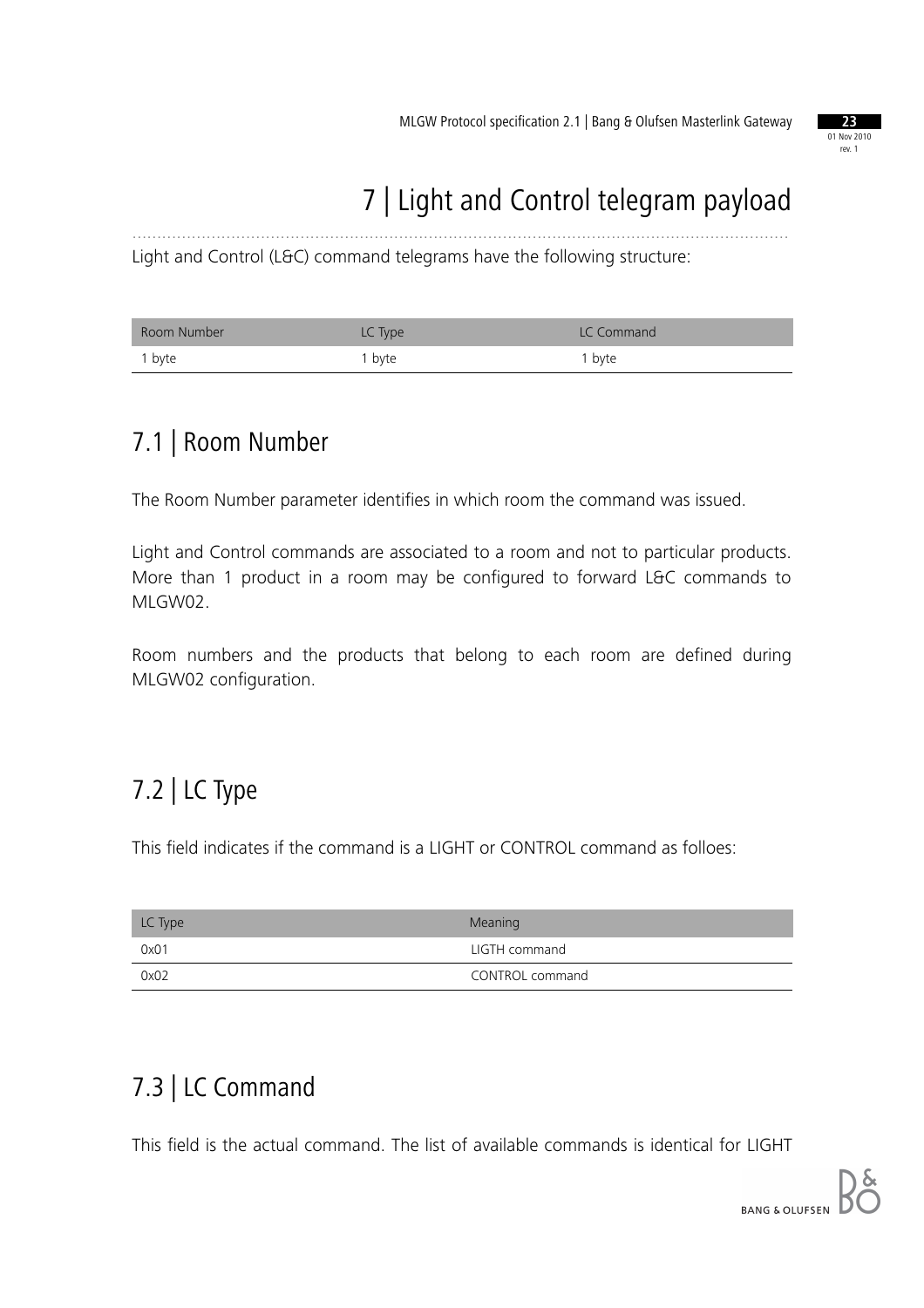

and for CONTROL, except for the "LIGHT" and "CONTROL" commands themselves.

## 7.3.1 | Keys:

| Key / command              | Hex  | <b>Dec</b> |
|----------------------------|------|------------|
| <b>LIGHT</b>               | 0x9B | 155        |
| CONTROL                    | 0x9C | 156        |
| CIFFER_0 / Digit 0         | 0x00 | 000        |
| CIFFER_1 / Digit 1         | 0x01 | 001        |
| CIFFER_2 / Digit 2         | 0x02 | 002        |
| CIFFER_3 / Digit 3         | 0x03 | 003        |
| CIFFER_4 / Digit 4         | 0x04 | 004        |
| CIFFER_5 / Digit 5         | 0x05 | 005        |
| CIFFER_6 / Digit 6         | 0x06 | 006        |
| CIFFER_7 / Digit 7         | 0x07 | 007        |
| CIFFER_8 / Digit 8         | 0x08 | 008        |
| CIFFER_9 / Digit 9         | 0x09 | 009        |
| STEP_UP                    | 0x1E | 030        |
| STEP_DW                    | 0x1F | 031        |
| <b>REWIND</b>              | 0x32 | 050        |
| REC_RETURN / RETURN        | 0x33 | 051        |
| <b>WIND</b>                | 0x34 | 052        |
| GO / PLAY                  | 0x35 | 053        |
| <b>STOP</b>                | 0x36 | 054        |
| STANDBY                    | 0x0C | 012        |
| CNTL_WIND / Yellow         | 0xD4 | 212        |
| CNTL_REWIND / Green        | 0xD5 | 213        |
| CNTL_STEP_UP / Blue        | 0xD8 | 216        |
| CNTL_STEP_DW / Red         | 0xD9 | 217        |
| MENU                       | 0x5C | 092        |
| <b>BACK</b>                | 0x14 | 020        |
| <b>RECORD</b>              | 0x37 | 055        |
| ALL STANDBY                | 0xAB | 171        |
| C_REWIND / Continue REWIND | 0x70 | 112        |
| C_WIND / Continue WIND     | 0x71 | 113        |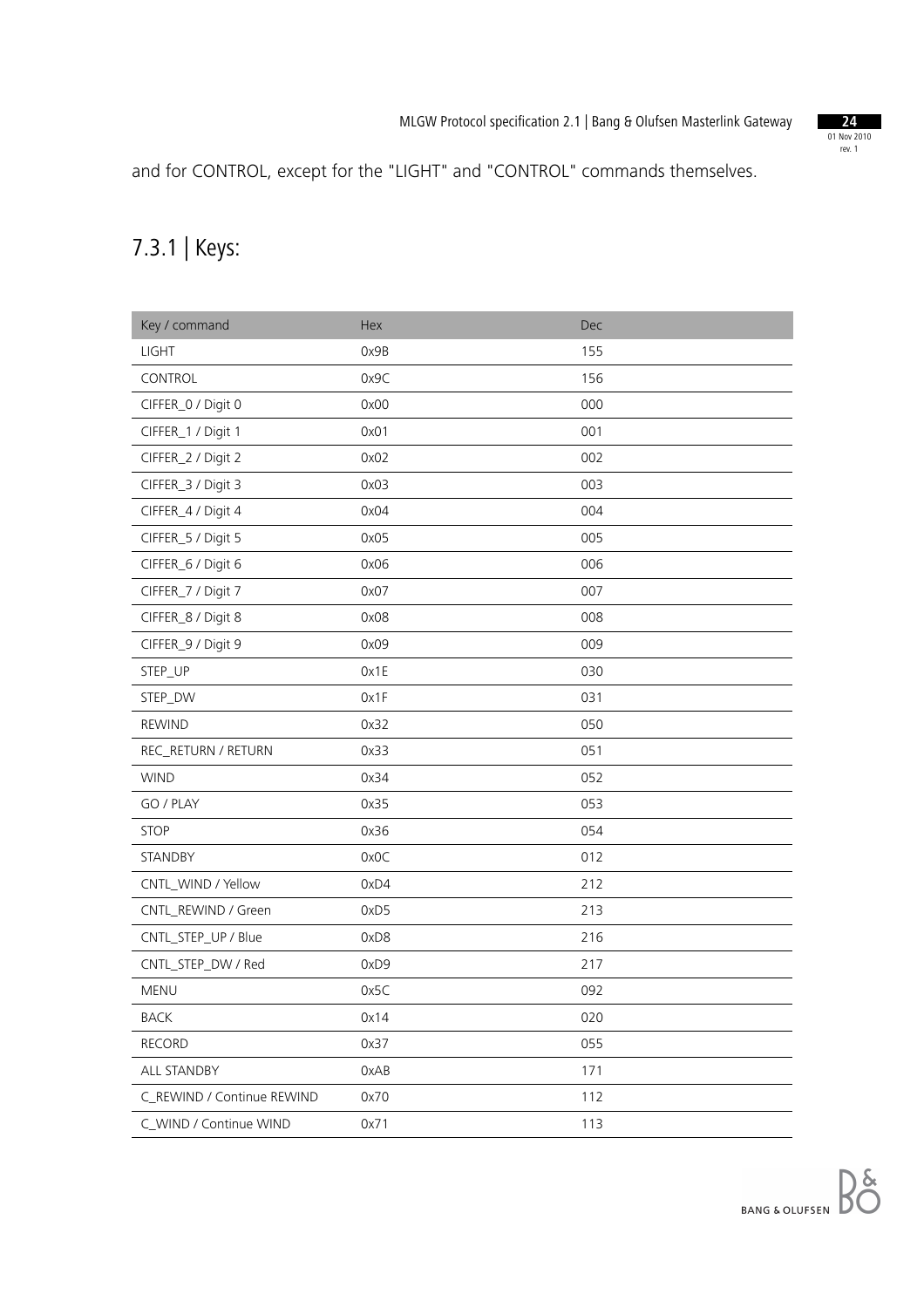

| Key / command                    | <b>Hex</b> | <b>Dec</b> |
|----------------------------------|------------|------------|
| C_STEP_UP / Continue step UP     | 0x72       | 114        |
| C_STEP_DW / Continue step DOWN   | 0x73       | 115        |
| CONTINUE / Continue (other keys) | 0x75       | 117        |
| CNTL_C_REWIND / Continue Green   | 0x76       | 118        |
| CNTL C WIND / Continue Yellow    | 0x77       | 119        |
| CNTL C_STEP_UP / Continue Blue   | 0x78       | 120        |
| CNTL_C_STEP_DW / Continue Red    | 0x79       | 121        |
| <b>KEY RELEASE</b>               | 0x7E       | 126        |
| CNTL_PLAY                        | 0xD6       | 214        |
| CNTL_STOP                        | 0xD7       | 215        |
| <b>SELECT / Cursor SELECT</b>    | 0x13       | 019        |
| <b>CURSOR_UP</b>                 | 0xCA       | 202        |
| <b>CURSOR DW</b>                 | 0xCB       | 203        |
| CURSOR_LEFT                      | 0xCC       | 204        |
| <b>CURSOR_RIGHT</b>              | 0xCD       | 205        |

# 7.3.2 | General purpose functions:

| Key / command | Hex  | <b>Dec</b> |
|---------------|------|------------|
| FUNCTION_1    | 0x0F | 015        |
| FUNCTION_2    | 0x10 | 016        |
| FUNCTION_3    | 0x11 | 017        |
| FUNCTION_4    | 0x12 | 018        |
| FUNCTION_5    | 0x19 | 025        |
| FUNCTION_6    | 0x1A | 026        |
| FUNCTION_7    | 0x21 | 033        |
| FUNCTION_8    | 0x22 | 034        |
| FUNCTION_9    | 0x23 | 035        |
| FUNCTION_10   | 0x24 | 036        |
| FUNCTION_11   | 0x25 | 037        |
| FUNCTION_12   | 0x26 | 038        |
| FUNCTION_13   | 0x27 | 039        |
| FUNCTION_14   | 0x39 | 057        |
| FUNCTION_15   | 0x3A | 058        |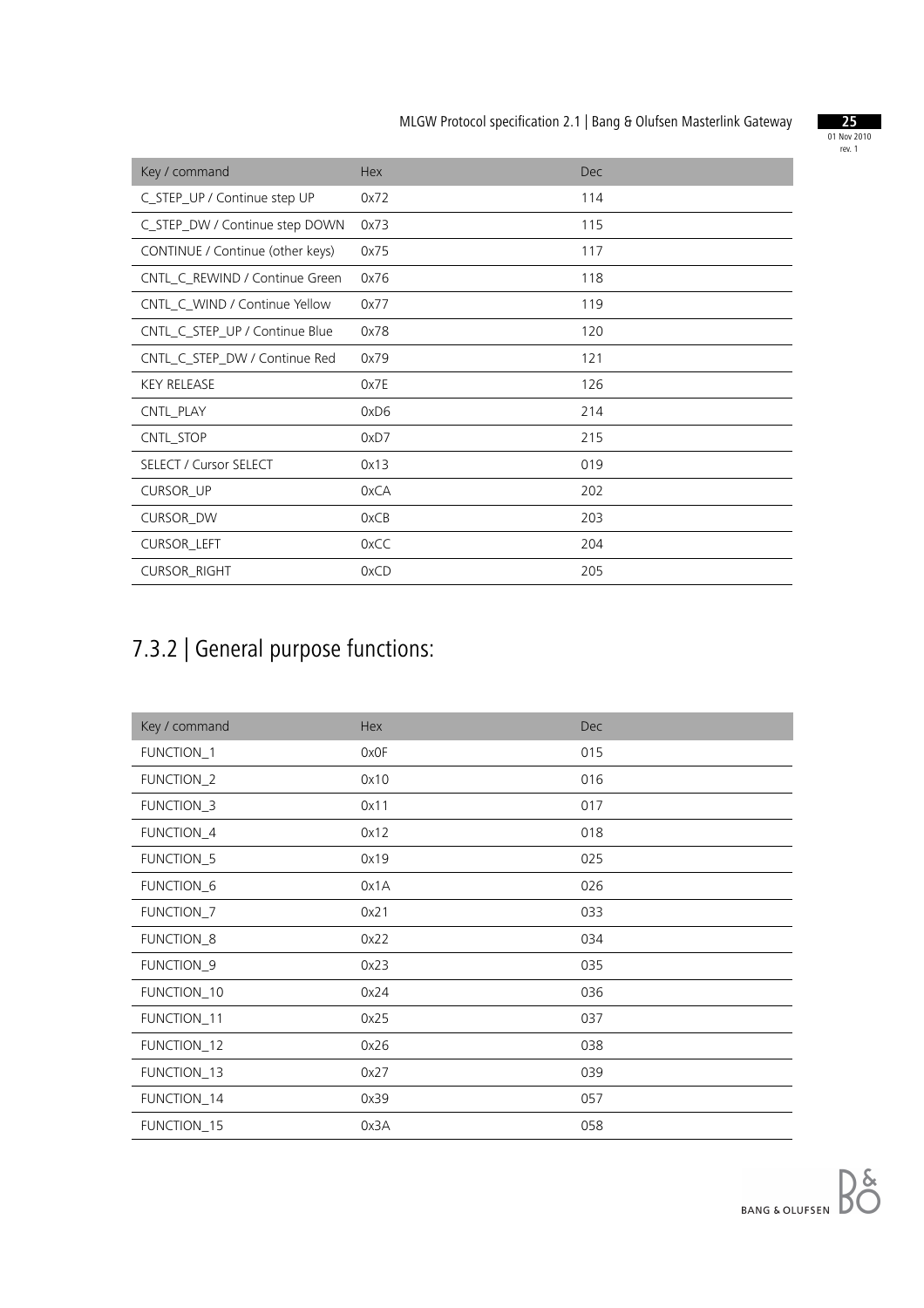

| Key / command | Hex  | Dec |
|---------------|------|-----|
| FUNCTION_16   | 0x3B | 059 |
| FUNCTION_17   | 0x3C | 060 |
| FUNCTION_18   | 0x3D | 061 |
| FUNCTION_19   | 0x3E | 062 |
| FUNCTION_20   | 0x4B | 075 |
| FUNCTION_21   | 0x4C | 076 |
| FUNCTION_22   | 0x50 | 080 |
| FUNCTION_23   | 0x51 | 081 |
| FUNCTION_24   | 0x7D | 125 |
| FUNCTION_25   | 0xA5 | 165 |
| FUNCTION_26   | 0xA6 | 166 |
| FUNCTION_27   | 0xA9 | 169 |
| FUNCTION_28   | 0xAA | 170 |
| FUNCTION_29   | 0xDD | 221 |
| FUNCTION_30   | 0xDE | 222 |
| FUNCTION_31   | 0xE0 | 224 |
| FUNCTION_32   | OxE1 | 225 |
| FUNCTION_33   | 0xE2 | 226 |
| FUNCTION_34   | 0xE6 | 230 |
| FUNCTION_35   | 0xE7 | 231 |
| FUNCTION_36   | OxF2 | 242 |
| FUNCTION_37   | 0xF3 | 243 |
| FUNCTION_38   | 0xF4 | 244 |
| FUNCTION_39   | 0xF5 | 245 |
| FUNCTION_40   | 0xF6 | 246 |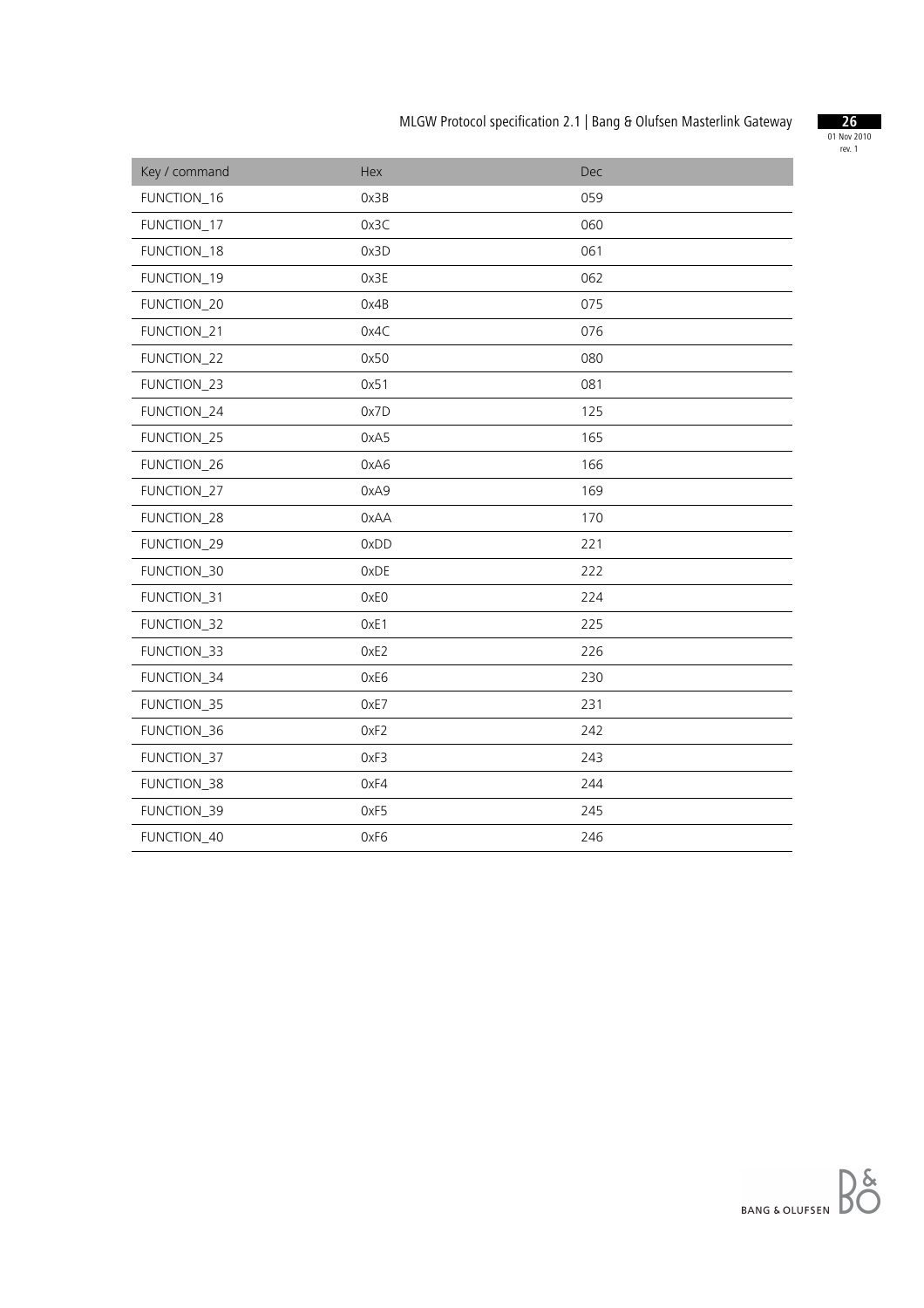

# 8 | All standby notification

.....................................................................................................................................

This telegram is transmitted when an all-product standby has been detected in Masterlink.

Telegram structure: This telegram has no payload.

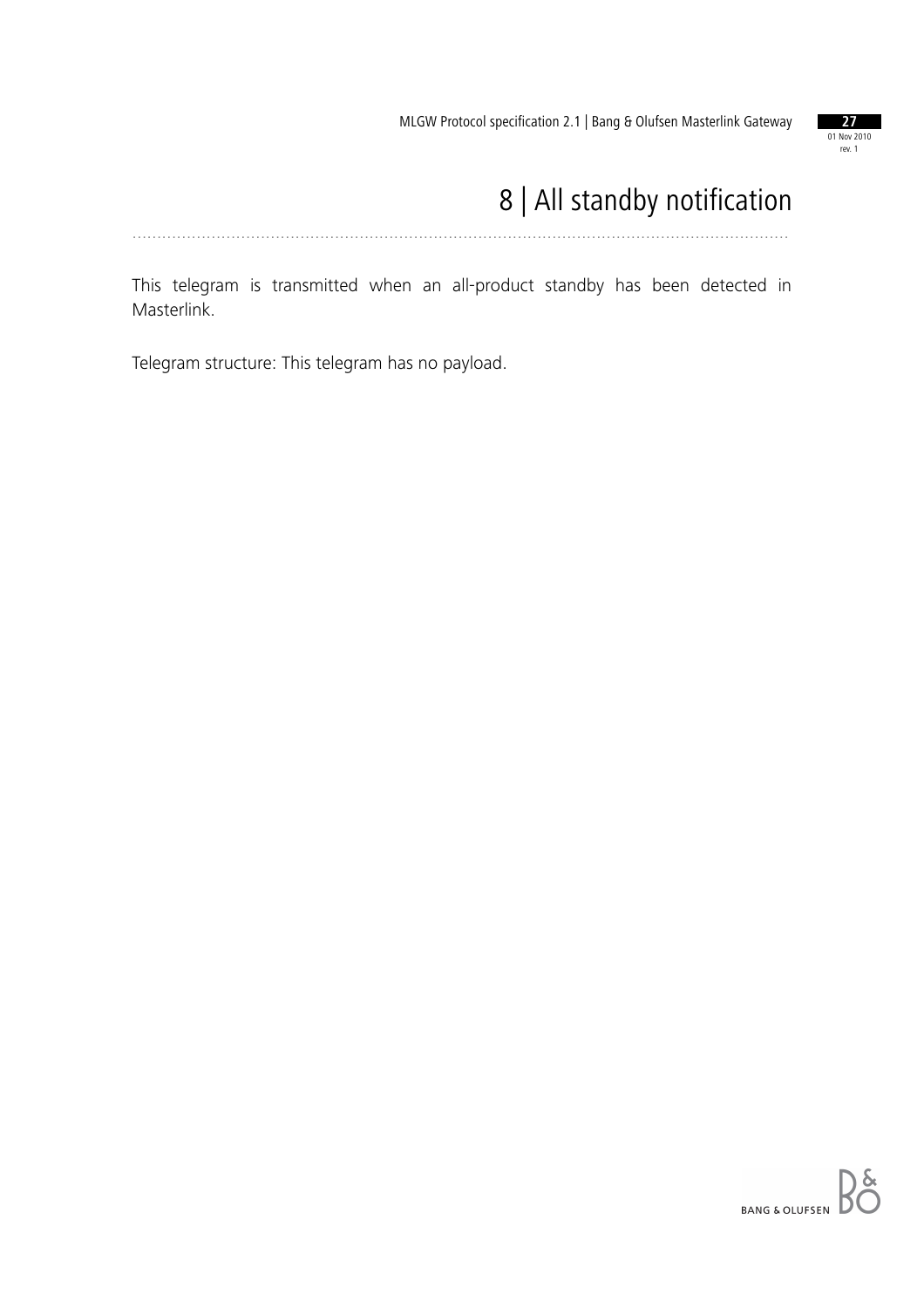

# 9 | MLGW virtual button event

.....................................................................................................................................

This telegram is used to generate a virtual button event on MLGW. This event can be used to trigger macros on MLGW programming.

The single parameter indicates the button number, in the range 1 to 255.

Telegram structure:

Button number

1 byte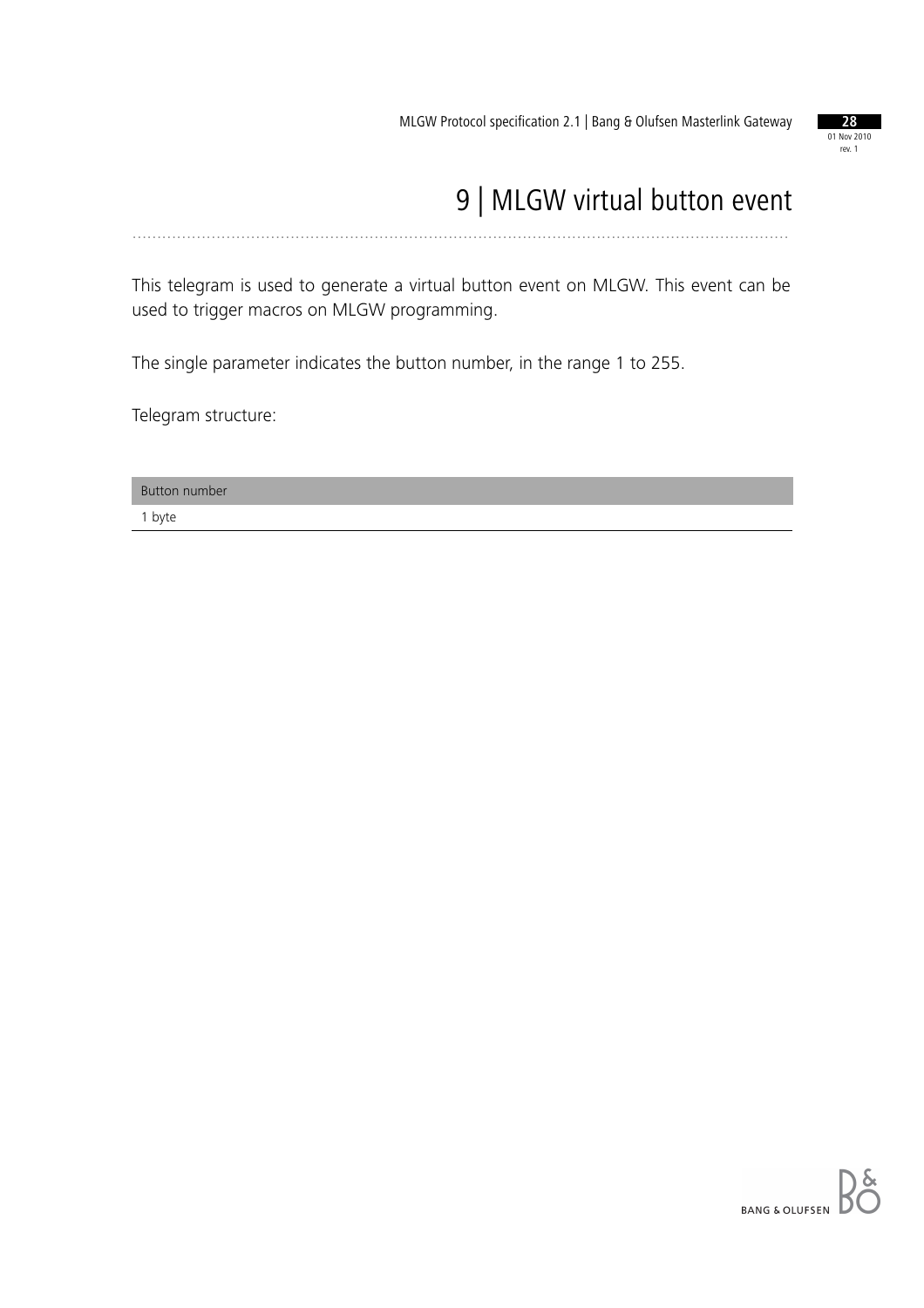

# 10 | Authentication

.....................................................................................................................................

MLGW Protocol authentication can be enabled on MLGW. In this case, a MLGW Protocol connection over TCP/IP will not process any command until authentication succeeds (the only exception being the Serial Number request telegram).

Authentication is requested by sending a Login Request telegram to MLGW, to which MLGW will respond with a Login Status telegram. As long as authentication is pending, each message (of any type) received by MLGW will generate a negative Login Status telegram to be sent back to the controler.

#### 10.1 | Login Request

Telegram structure:

Username+Password variable length

The username + password combination is encoded as follows:

° All encoding is UTF-8

° The string consists of the concatenation of the user name, followed by the byte 0x00, followed by the password.

**Security note:** the password will travel in clear-text. Consider using Secure Login Request as an alternative.

## 10.2 | Login Status

Telegram structure:

Status

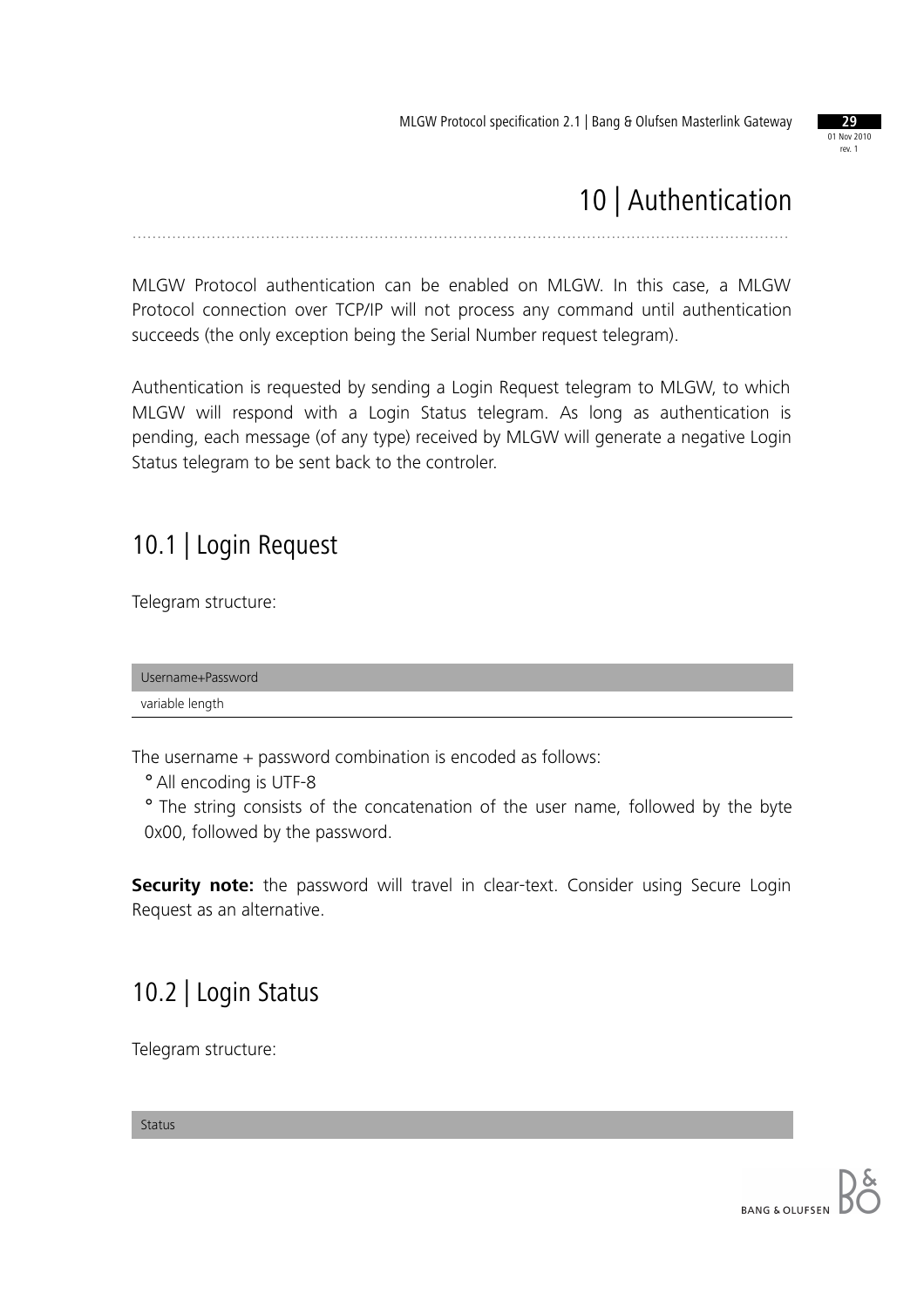| <b>Status</b> |  |  |
|---------------|--|--|
| 1 byte        |  |  |

Status can take values 0x00 (STATUS\_OK) to indicate successful authentication, or 0x01 (STATUS\_FAIL) to indicate authentication failure or pending authentication.

## 10.3 | Change password request

Telegram structure:

| New password    |  |
|-----------------|--|
| variable length |  |

The supplied password is the new password for the authenticated user. The new password will be effective immediately, but the currently open sessions will not be terminated.

Changing the password can only occur after a successful authentication, no matter if authentication requiremente is disabled for the connection.

**Security note:** the password will travel in clear-text.

#### 10.4 | Change password response

Telegram structure:

| <b>Status</b> |  |  |
|---------------|--|--|
| 1 byte        |  |  |

Status can take values:

- ° 0x00 (STATUS\_OK) to indicate successful update
- ° 0x02 (BAD\_PASSWORD) if password supplied was empty or too long
- ° 0x03 (CHANGE\_PASSWORD\_NOT\_ALLOWED) if no user is logged in

01 Nov 2010 rev. 1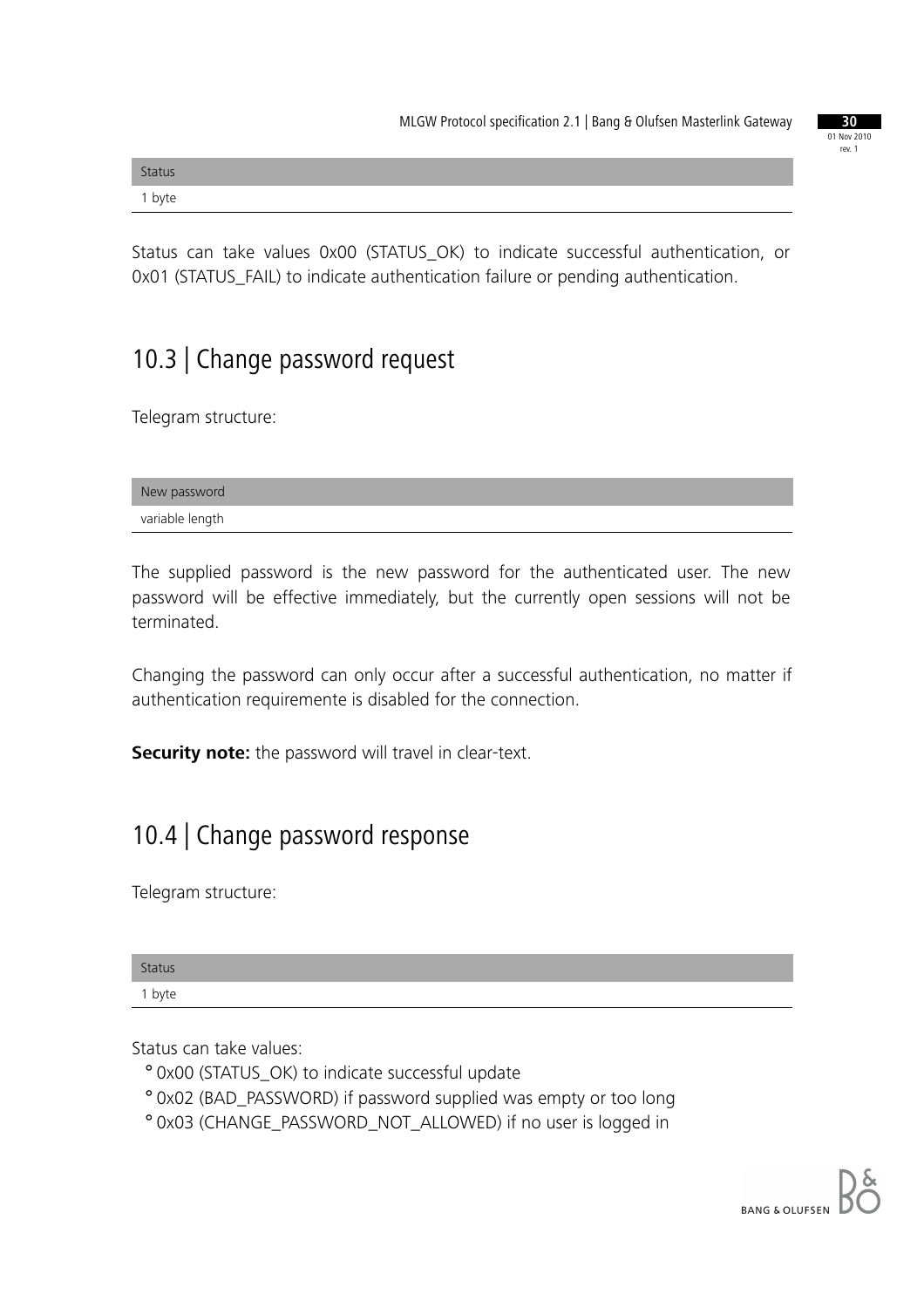

## 10.5 | Secure login Request

Telegram structure:

| Username+hash_string |  |
|----------------------|--|
| variable length      |  |

The username + hash combination is encoded as follows:

° All encoding is UTF-8

° The string consists of the concatenation of the user name, followed by the byte 0x00, followed by the hash string.

° The hash string is the binary representation of the hash value (e.g. as returned by OpenSSL MD5 function).

° The hash value is the MD5 algorithm applied to the concatenation of the user name and the password (all previously encoded in UTF-8).

Example for user 'peter' password 'oneTWOthree'

° concatenated user + password: 'peteroneTWOthree'

° MD5 ("peteroneTWOthree") = 8213fa3500eef8d543fcaa4c5f742b23

° payload is concatenation of 'peter', \0, \82, \13, ..., \2b, \23

**Security note:** this login telegram avoids sending the user password in clear text over the network. However, this is not a challenge-response mechanism; the returned hash is always the same and could be reused by an attacker.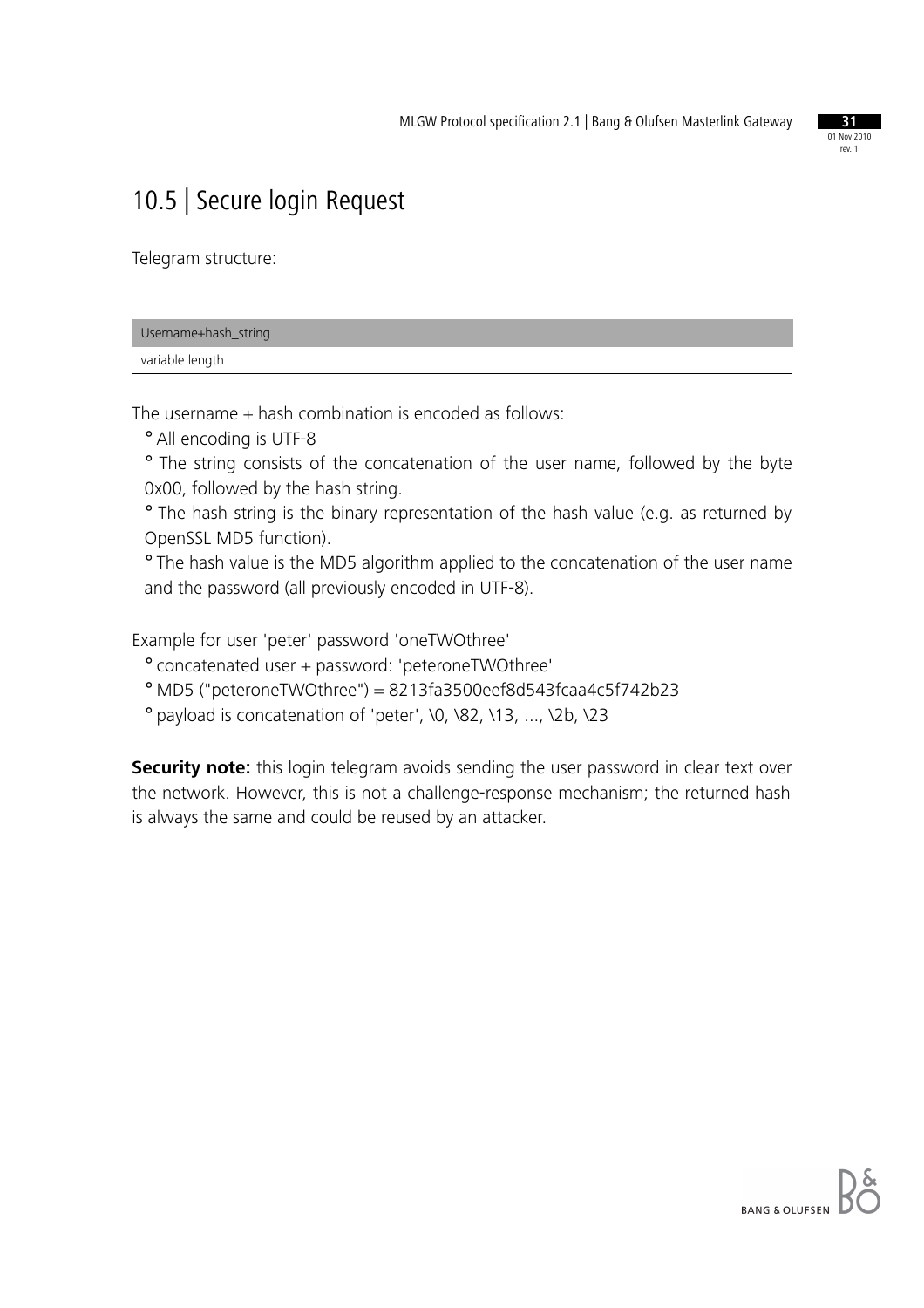

#### 11 | Ping-pong test messages .....................................................................................................................................

These messages are intended for testing MLGW Protocol connectivity.

Upon receiving a Ping telegram from the controller, MLGW will respond with a Pong telegram (unless authentication is pending, in which case a negative login status will be sent back).

Telegram structure: Ping and Pong telegrams contain no payload.

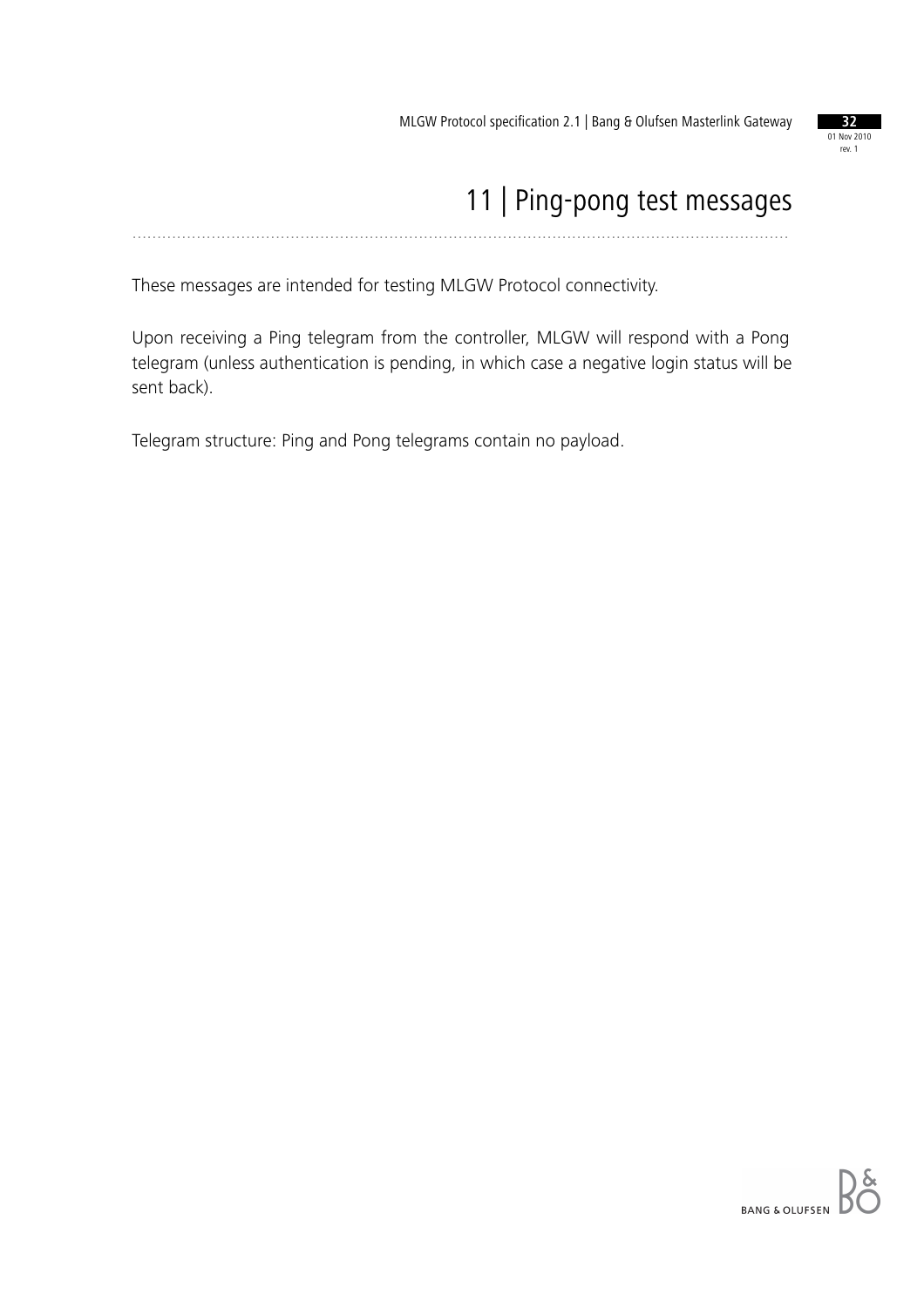

# 12 | Configuration change notification

.....................................................................................................................................

This telegram is generated by MLGW whenever the active configuration changes (i.e. whenever the controller starts, or TEST / SAVE / CANCEL / DISCARD / PREVIOUS buttons are selected on the configuration GUI).

The controller / mobile application may choose to reload the configuration information to reflect the new setup.